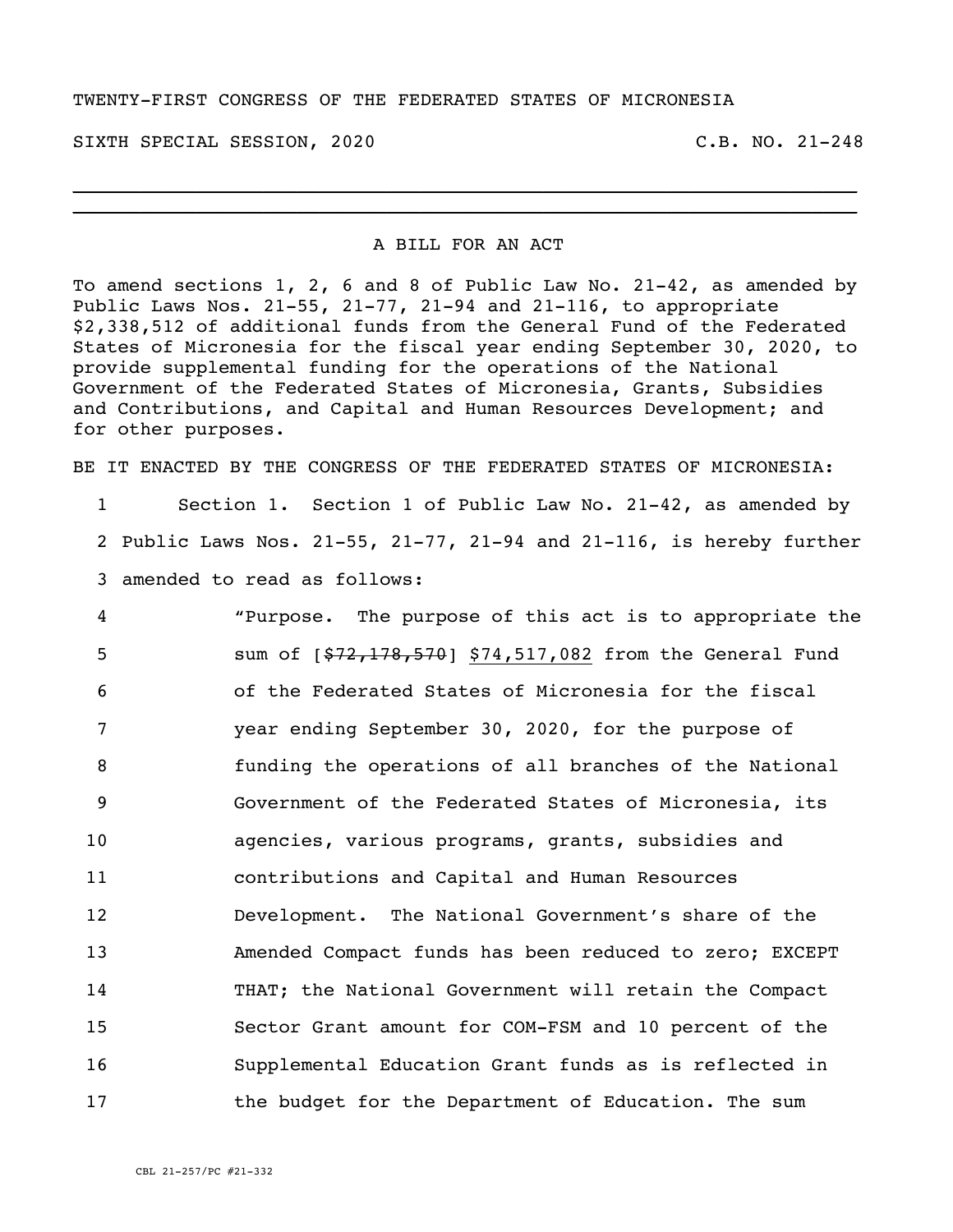| $\mathbf{1}$ | appropriated herein shall be apportioned as follows:"                         |
|--------------|-------------------------------------------------------------------------------|
| 2            | Section 2. Section 2 of Public Law No. 21-42, as amended by                   |
| 3            | Public Laws Nos. $21-55$ , $21-77$ , $21-94$ and $21-116$ , is hereby further |
| 4            | amended to read as follows:                                                   |
| 5            | "Section 2. Operating Expenses of the Executive Branch.                       |
| 6            | The sum of $[$23,522,852]$ \$23,964,702, or so much thereof                   |
| 7            | as may be necessary, is hereby appropriated from the                          |
| 8            | General Fund of the Federated States of Micronesia for                        |
| 9            | the fiscal year ending September 30, 2020, for the                            |
| 10           | purpose of funding the operations of the Executive                            |
| 11           | Branch of the National Government during the fiscal year                      |
| 12           | 2020. The sum appropriated by this section shall be                           |
| 13           | apportioned as follows:                                                       |
| 14           | (1) Office of the President.                                                  |
| 15           | The sum of $[$1,789,536]$ \$1,943,536, or so much thereof                     |
| 16           | as may be necessary, for the operations of the Office of                      |
| 17           | the President during the fiscal year 2020. The sum                            |
| 18           | appropriated herein shall be apportioned as follows:                          |
| 19           | 656,593                                                                       |
| 20           | Travel  [ <del>349,943</del> ]<br>378,943                                     |
| 21           | Contractual Services  [650,000]<br>750,000                                    |
| 22           | 155,000                                                                       |
| 23           | 3,000<br>Fixed Assets                                                         |
| 24           | (2) Department of Foreign Affairs.                                            |
| 25           | The sum of $[$5,621,345]$ \$5,735,345, or so much thereof                     |

\_\_\_\_\_\_\_\_\_\_\_\_\_\_\_\_\_\_\_\_\_\_\_\_\_\_\_\_\_\_\_\_\_\_\_\_\_\_\_\_\_\_\_\_\_\_\_\_\_\_\_\_\_\_\_\_\_\_\_\_\_\_\_\_\_\_\_\_\_\_

 $\overline{\phantom{a}}$  ,  $\overline{\phantom{a}}$  ,  $\overline{\phantom{a}}$  ,  $\overline{\phantom{a}}$  ,  $\overline{\phantom{a}}$  ,  $\overline{\phantom{a}}$  ,  $\overline{\phantom{a}}$  ,  $\overline{\phantom{a}}$  ,  $\overline{\phantom{a}}$  ,  $\overline{\phantom{a}}$  ,  $\overline{\phantom{a}}$  ,  $\overline{\phantom{a}}$  ,  $\overline{\phantom{a}}$  ,  $\overline{\phantom{a}}$  ,  $\overline{\phantom{a}}$  ,  $\overline{\phantom{a}}$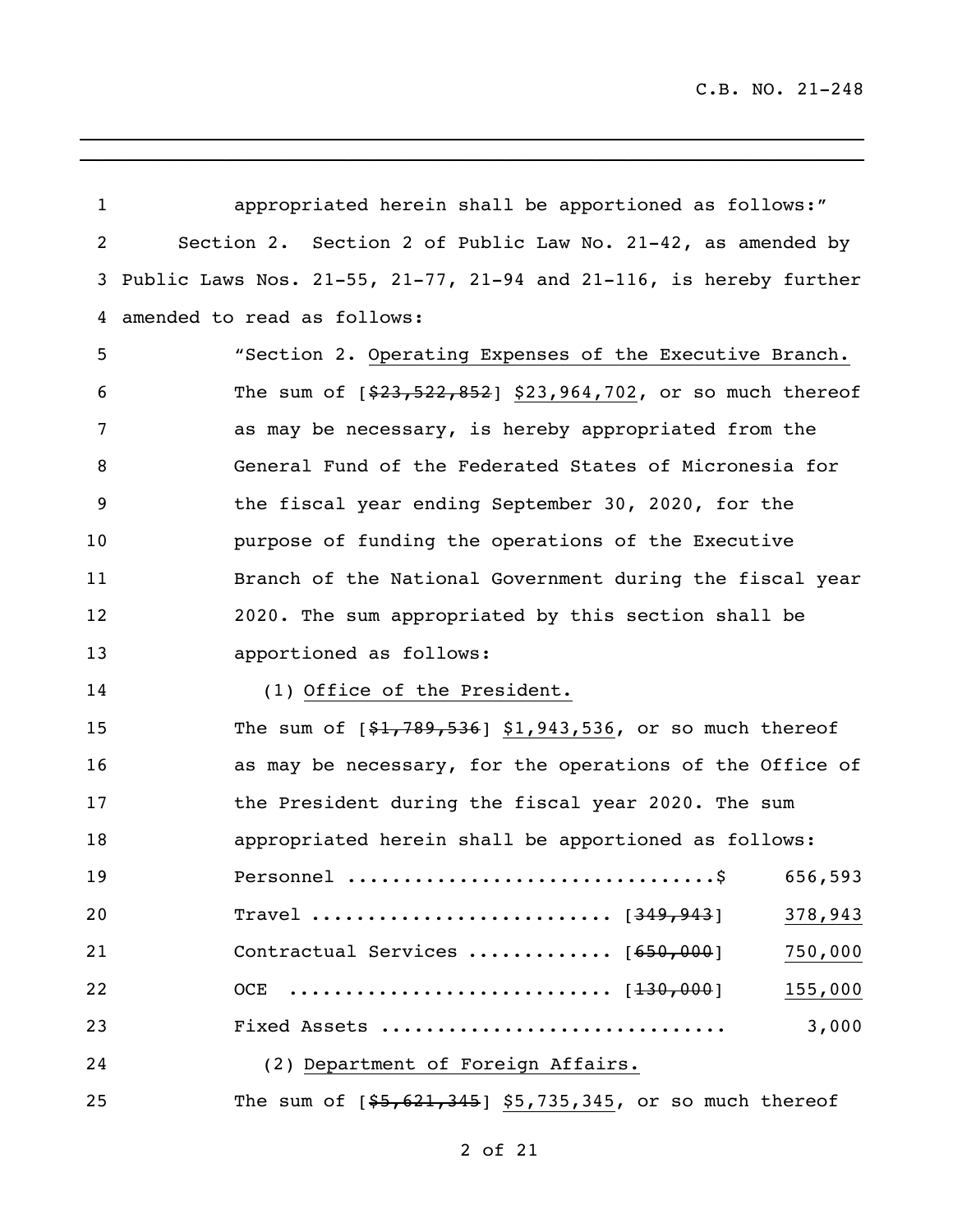\_\_\_\_\_\_\_\_\_\_\_\_\_\_\_\_\_\_\_\_\_\_\_\_\_\_\_\_\_\_\_\_\_\_\_\_\_\_\_\_\_\_\_\_\_\_\_\_\_\_\_\_\_\_\_\_\_\_\_\_\_\_\_\_\_\_\_\_\_\_

| $\mathbf{1}$   | as may be necessary, for the operations of the              |           |
|----------------|-------------------------------------------------------------|-----------|
| $\overline{2}$ | Department of Foreign Affairs during the fiscal year        |           |
| 3              | The sum appropriated herein shall be apportioned<br>2020.   |           |
| 4              | as follows:                                                 |           |
| 5              | Personnel, PROVIDED THAT, of this amount, \$166,000 shall   |           |
| 6              | be used to fund the Foreign Service                         |           |
| 7              | Premium $\frac{5[1,857,194]}{1}$                            | 1,881,194 |
| 8              |                                                             | 246,685   |
| 9              | Contractual Services $[2,995,047]$                          | 3,014,047 |
| 10             | OCE                                                         | 434,163   |
| 11             |                                                             | 159,256   |
| 12             | (3) Department of Finance and Administration.               |           |
| 13             | The sum of $[$ \$3,034,873] \$3,064,873, or so much thereof |           |
| 14             | as may be necessary, for the operations of the              |           |
| 15             | Department of Finance and Administration during the         |           |
| 16             | fiscal year 2020. The sum appropriated herein shall be      |           |
| 17             | apportioned as follows:                                     |           |
| 18             | Personnel \$                                                | 2,129,683 |
| 19             | $\texttt{Travel}$                                           | 256,690   |
| 20             | Contractual Services                                        | 227,500   |
| 21             | OCE, PROVIDED THAT, up to \$950 will be for prior           |           |
| 22             | Years obligation of the CTA Field Office                    |           |
| 23             |                                                             | 306,500   |
| 24             | Fixed Assets                                                | 144,500   |
| 25             | (4) Department of Resources and Development.                |           |

 $\overline{\phantom{a}}$  ,  $\overline{\phantom{a}}$  ,  $\overline{\phantom{a}}$  ,  $\overline{\phantom{a}}$  ,  $\overline{\phantom{a}}$  ,  $\overline{\phantom{a}}$  ,  $\overline{\phantom{a}}$  ,  $\overline{\phantom{a}}$  ,  $\overline{\phantom{a}}$  ,  $\overline{\phantom{a}}$  ,  $\overline{\phantom{a}}$  ,  $\overline{\phantom{a}}$  ,  $\overline{\phantom{a}}$  ,  $\overline{\phantom{a}}$  ,  $\overline{\phantom{a}}$  ,  $\overline{\phantom{a}}$ 

## of 21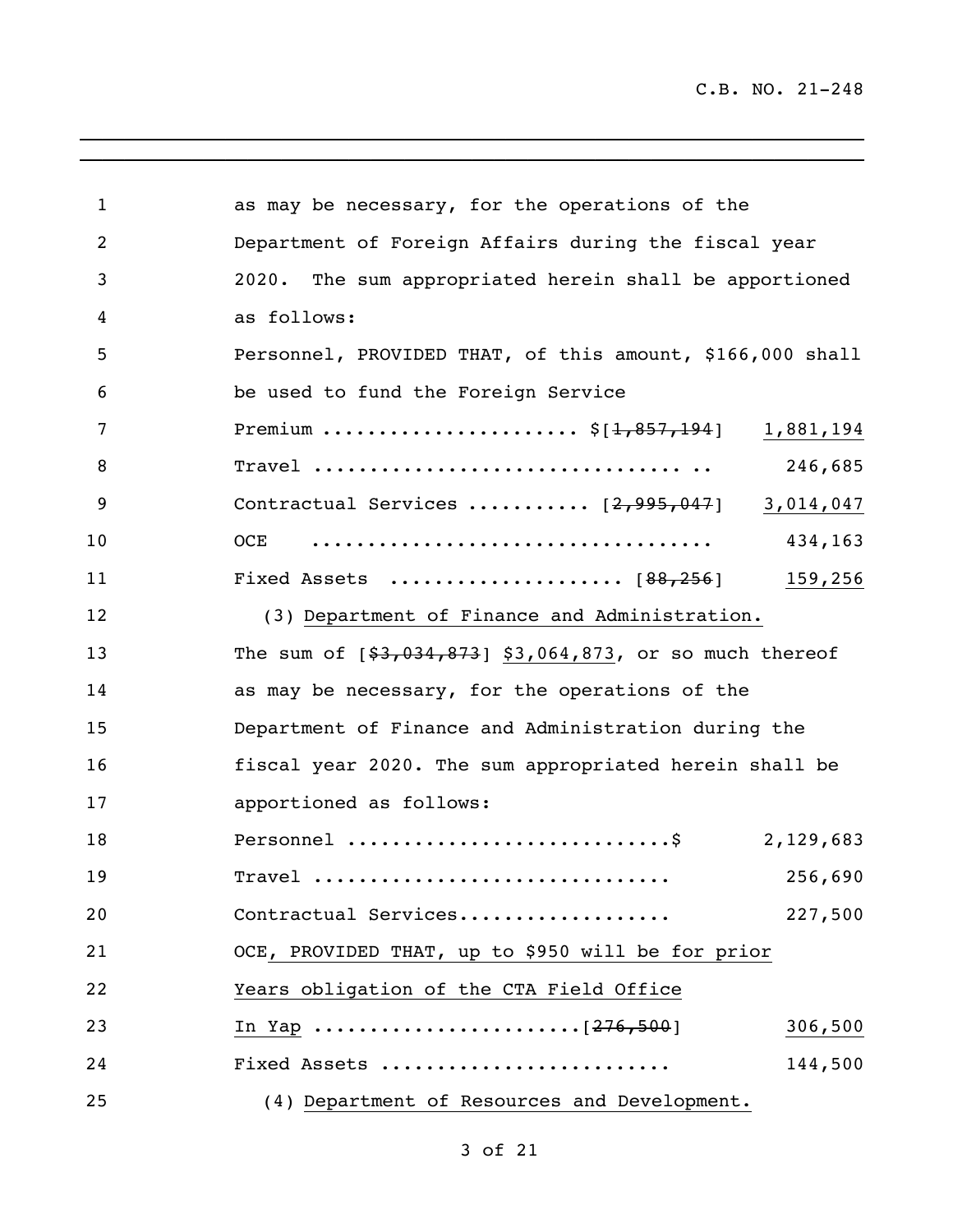\_\_\_\_\_\_\_\_\_\_\_\_\_\_\_\_\_\_\_\_\_\_\_\_\_\_\_\_\_\_\_\_\_\_\_\_\_\_\_\_\_\_\_\_\_\_\_\_\_\_\_\_\_\_\_\_\_\_\_\_\_\_\_\_\_\_\_\_\_\_

| $\mathbf{1}$   | The sum of $$1,442,754$ , or so much thereof as may be    |
|----------------|-----------------------------------------------------------|
| $\overline{2}$ | necessary, for the operations of the Department of        |
| 3              | Resources and Development during the fiscal year 2020.    |
| 4              | The sum appropriated herein shall be apportioned as       |
| 5              | follows:                                                  |
| 6              | Personnel \$<br>907,314                                   |
| 7              | 186,050<br>$\texttt{Trace1}$                              |
| 8              | 59,850<br>Contractual Services                            |
| 9              | 187,540                                                   |
| 10             | 102,000<br>Fixed Assets                                   |
| 11             | (5) Department of Transportation, Communications and      |
| 12             | Infrastructure. The sum of $[$2,652,922]$ \$2,702,922, or |
| 13             | so much thereof as may be necessary, for the operations   |
| 14             | of the Department of Transportation, Communications and   |
| 15             | Infrastructure during the fiscal year 2020. The sum       |
| 16             | appropriated herein shall be apportioned as follows:      |
| 17             | Personnel \$ [648,346] 698,346                            |
| 18             | Travel<br>166,462                                         |
| 19             |                                                           |
| 20             | 96,600                                                    |
| 21             | Fixed Assets<br>49,300                                    |
| 22             | (6) Department of Health and Social Affairs.              |
| 23             | The sum of \$831,957, or so much thereof as may be        |
| 24             | necessary, for the operations of the Department of        |
| 25             | Health and Social Affairs during the fiscal year 2020.    |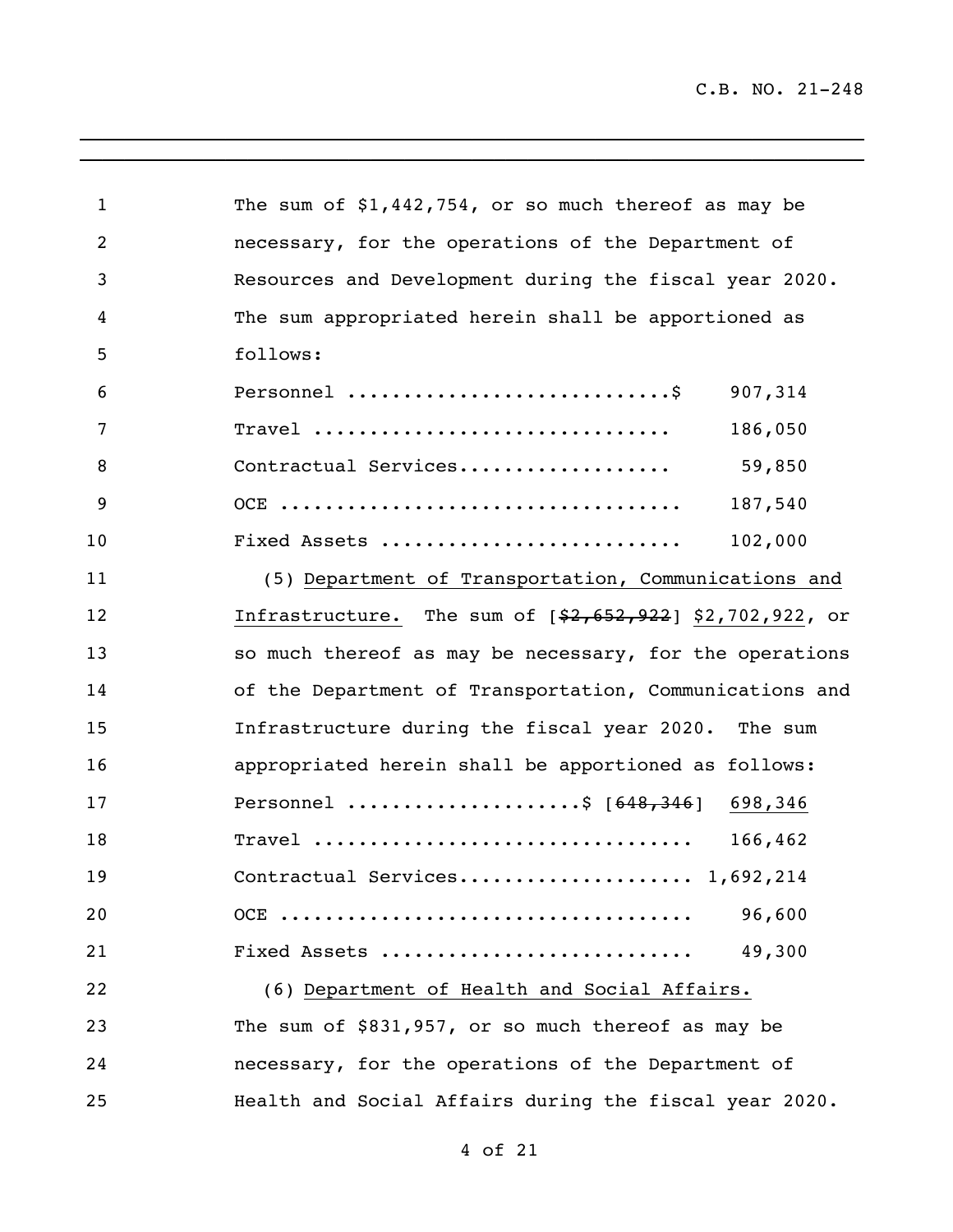$\mathcal{L}_\text{max} = \mathcal{L}_\text{max} = \mathcal{L}_\text{max} = \mathcal{L}_\text{max} = \mathcal{L}_\text{max} = \mathcal{L}_\text{max} = \mathcal{L}_\text{max} = \mathcal{L}_\text{max} = \mathcal{L}_\text{max} = \mathcal{L}_\text{max} = \mathcal{L}_\text{max} = \mathcal{L}_\text{max} = \mathcal{L}_\text{max} = \mathcal{L}_\text{max} = \mathcal{L}_\text{max} = \mathcal{L}_\text{max} = \mathcal{L}_\text{max} = \mathcal{L}_\text{max} = \mathcal{$ 

| $\mathbf 1$ | The sum appropriated herein shall be apportioned as       |
|-------------|-----------------------------------------------------------|
| 2           | follows:                                                  |
| 3           | Personnel  \$<br>514,230                                  |
| 4           | 82,609<br>Travel                                          |
| 5           | Contractual Services<br>118,617                           |
| 6           | 113,501                                                   |
| 7           | 3,000<br>Fixed Assets                                     |
| 8           | (7) Department of Education.                              |
| 9           | The sum of $$824,529$ , or so much thereof as may be      |
| 10          | necessary, for the operations of the Department of        |
| 11          | Education during the fiscal year 2020. Of the total       |
| 12          | amount of funds appropriated herein, \$366,598, shall be  |
| 13          | deemed to come from funds available under the             |
| 14          | Supplemental Education Grant. The sum appropriated        |
| 15          | herein shall be apportioned as follows:                   |
| 16          | Personnel<br>437,498                                      |
| 17          | 173,654                                                   |
| 18          | Contractual Services<br>159,226                           |
| 19          | 49.651                                                    |
| 20          | Fixed Assets<br>4,500                                     |
| 21          | (8) Department of Justice.                                |
| 22          | The sum of $[$4,899,815]$ \$4,993,665, or so much thereof |
| 23          | as may be necessary, for the operations of the            |
| 24          | Department of Justice during the fiscal year 2020.<br>The |
| 25          | sum appropriated herein shall be apportioned as follows:  |

 $\overline{a_1}$  ,  $\overline{a_2}$  ,  $\overline{a_3}$  ,  $\overline{a_4}$  ,  $\overline{a_5}$  ,  $\overline{a_6}$  ,  $\overline{a_7}$  ,  $\overline{a_8}$  ,  $\overline{a_9}$  ,  $\overline{a_9}$  ,  $\overline{a_9}$  ,  $\overline{a_9}$  ,  $\overline{a_9}$  ,  $\overline{a_9}$  ,  $\overline{a_9}$  ,  $\overline{a_9}$  ,  $\overline{a_9}$  ,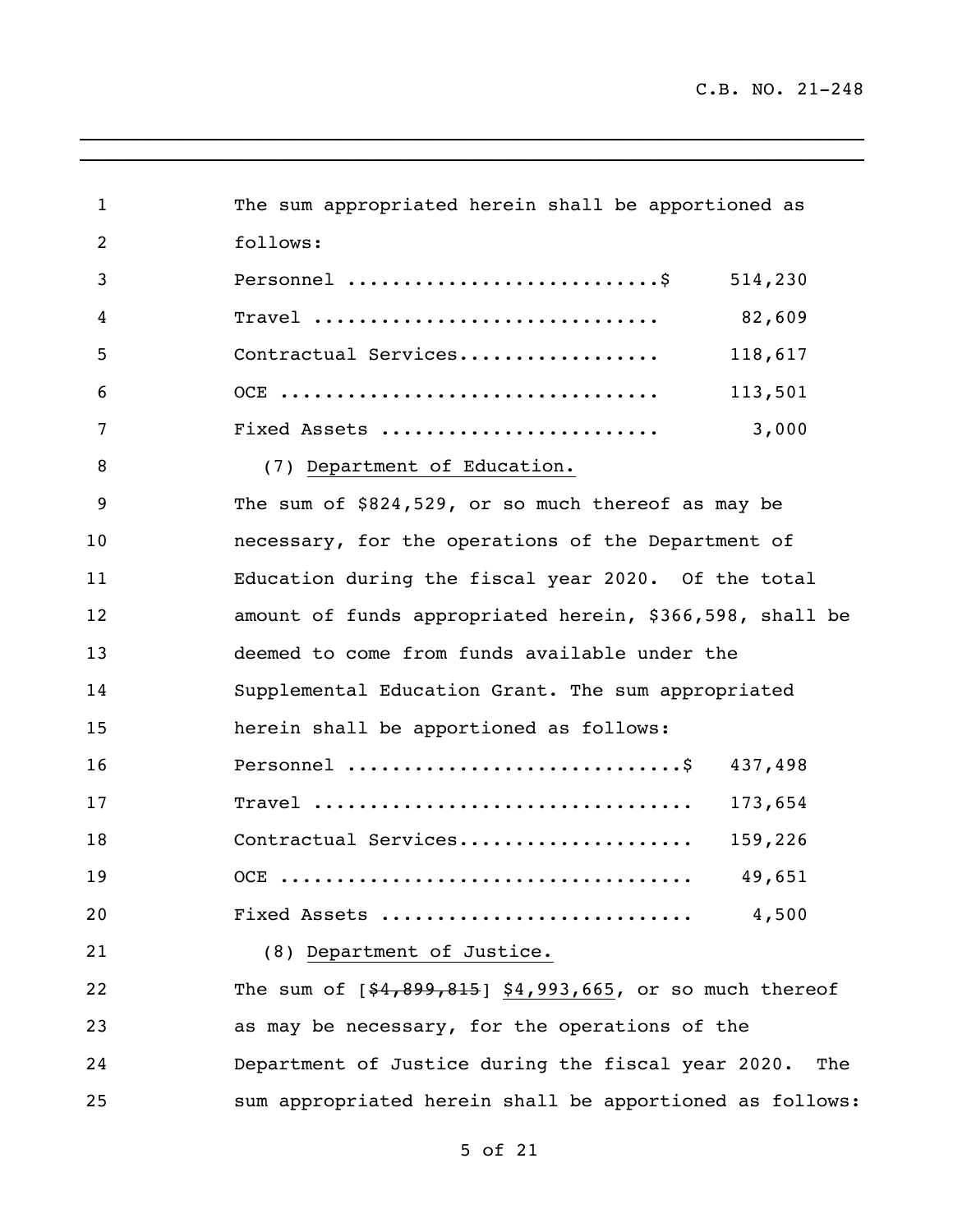$\mathcal{L}_\text{max} = \mathcal{L}_\text{max} = \mathcal{L}_\text{max} = \mathcal{L}_\text{max} = \mathcal{L}_\text{max} = \mathcal{L}_\text{max} = \mathcal{L}_\text{max} = \mathcal{L}_\text{max} = \mathcal{L}_\text{max} = \mathcal{L}_\text{max} = \mathcal{L}_\text{max} = \mathcal{L}_\text{max} = \mathcal{L}_\text{max} = \mathcal{L}_\text{max} = \mathcal{L}_\text{max} = \mathcal{L}_\text{max} = \mathcal{L}_\text{max} = \mathcal{L}_\text{max} = \mathcal{$ 

| $\mathbf{1}$   | Personnel \$ 3,405,293                                 |         |
|----------------|--------------------------------------------------------|---------|
| $\overline{2}$ |                                                        | 374,802 |
| 3              | Contractual Services $[634, 977]$ 678,827              |         |
| 4              |                                                        | 427,443 |
| 5              | Fixed Assets                                           | 107,300 |
| 6              | (9) Department of Climate Change, Environment and      |         |
| 7              | Emergency Management.                                  |         |
| 8              | The sum of \$813,734, or so much thereof as may be     |         |
| 9              | necessary, for the operations of the Department of     |         |
| 10             | Climate Change, Environment and Emergency Management   |         |
| 11             | during the fiscal year 2020. The sum appropriated      |         |
| 12             | herein shall be apportioned as follows:                |         |
| 13             | Personnel \$                                           | 545,058 |
| 14             |                                                        | 105,452 |
| 15             | Contractual Services                                   | 80,000  |
| 16             |                                                        | 47,120  |
| 17             | Fixed Assets                                           | 36,100  |
| 18             | (10) Office of the Public Defender.                    |         |
| 19             | The sum of $$1,052,058$ , or so much thereof as may be |         |
| 20             | necessary, for the operations of the Office of the     |         |
| 21             | Public Defender during the fiscal year 2020. The sum   |         |
| 22             | appropriated herein shall be apportioned as follows:   |         |
| 23             | Personnel \$                                           | 744,081 |
| 24             | Travel                                                 | 105,027 |
| 25             | Contractual Services                                   | 101,050 |

 $\overline{a_1}$  ,  $\overline{a_2}$  ,  $\overline{a_3}$  ,  $\overline{a_4}$  ,  $\overline{a_5}$  ,  $\overline{a_6}$  ,  $\overline{a_7}$  ,  $\overline{a_8}$  ,  $\overline{a_9}$  ,  $\overline{a_9}$  ,  $\overline{a_9}$  ,  $\overline{a_9}$  ,  $\overline{a_9}$  ,  $\overline{a_9}$  ,  $\overline{a_9}$  ,  $\overline{a_9}$  ,  $\overline{a_9}$  ,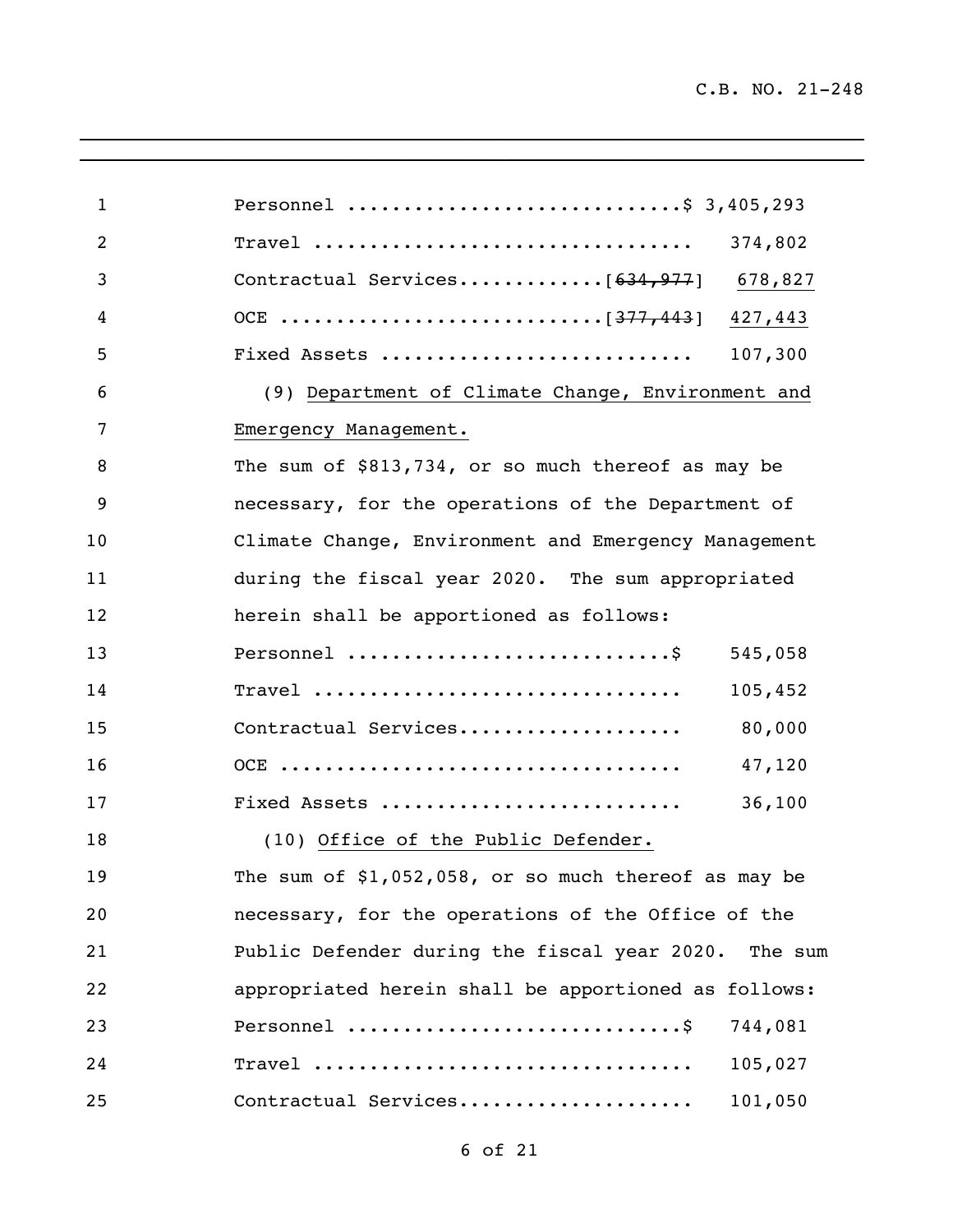| $\mathbf{1}$   |                                                          |
|----------------|----------------------------------------------------------|
| $\overline{2}$ | Fixed Assets<br>15,000                                   |
| 3              | (11) Office of National Archives, Culture and            |
| 4              | Historic Preservation.                                   |
| 5              | The sum of \$226,259, or so much thereof as may be       |
| 6              | necessary, for the operations of the Office of National  |
| 7              | Archives, Culture and Historic Preservation during the   |
| 8              | fiscal year 2020. The sum appropriated herein shall be   |
| 9              | apportioned as follows:                                  |
| 10             | Personnel\$ 138,018                                      |
| 11             |                                                          |
| 12             | Contractual Services<br>15,425                           |
| 13             | 20,289                                                   |
| 14             | Fixed Assets<br>25,000                                   |
| 15             | (12) Office of Veteran's Affairs.                        |
| 16             | The sum of \$168,353, or so much thereof as may be       |
| 17             | necessary, for the operations of the Office of Personnel |
| 18             | during the fiscal year 2020. The sum appropriated        |
| 19             | herein shall be apportioned as follows:                  |
| 20             | Personnel \$ 79,240                                      |
| 21             |                                                          |
| 22             | Contractual Services 50,000                              |
| 23             |                                                          |
| 24             | Fixed Assets<br>$-0-$                                    |
| 25             | (13) Office of Personnel.                                |

\_\_\_\_\_\_\_\_\_\_\_\_\_\_\_\_\_\_\_\_\_\_\_\_\_\_\_\_\_\_\_\_\_\_\_\_\_\_\_\_\_\_\_\_\_\_\_\_\_\_\_\_\_\_\_\_\_\_\_\_\_\_\_\_\_\_\_\_\_\_  $\overline{a_1}$  ,  $\overline{a_2}$  ,  $\overline{a_3}$  ,  $\overline{a_4}$  ,  $\overline{a_5}$  ,  $\overline{a_6}$  ,  $\overline{a_7}$  ,  $\overline{a_8}$  ,  $\overline{a_9}$  ,  $\overline{a_9}$  ,  $\overline{a_9}$  ,  $\overline{a_9}$  ,  $\overline{a_9}$  ,  $\overline{a_9}$  ,  $\overline{a_9}$  ,  $\overline{a_9}$  ,  $\overline{a_9}$  ,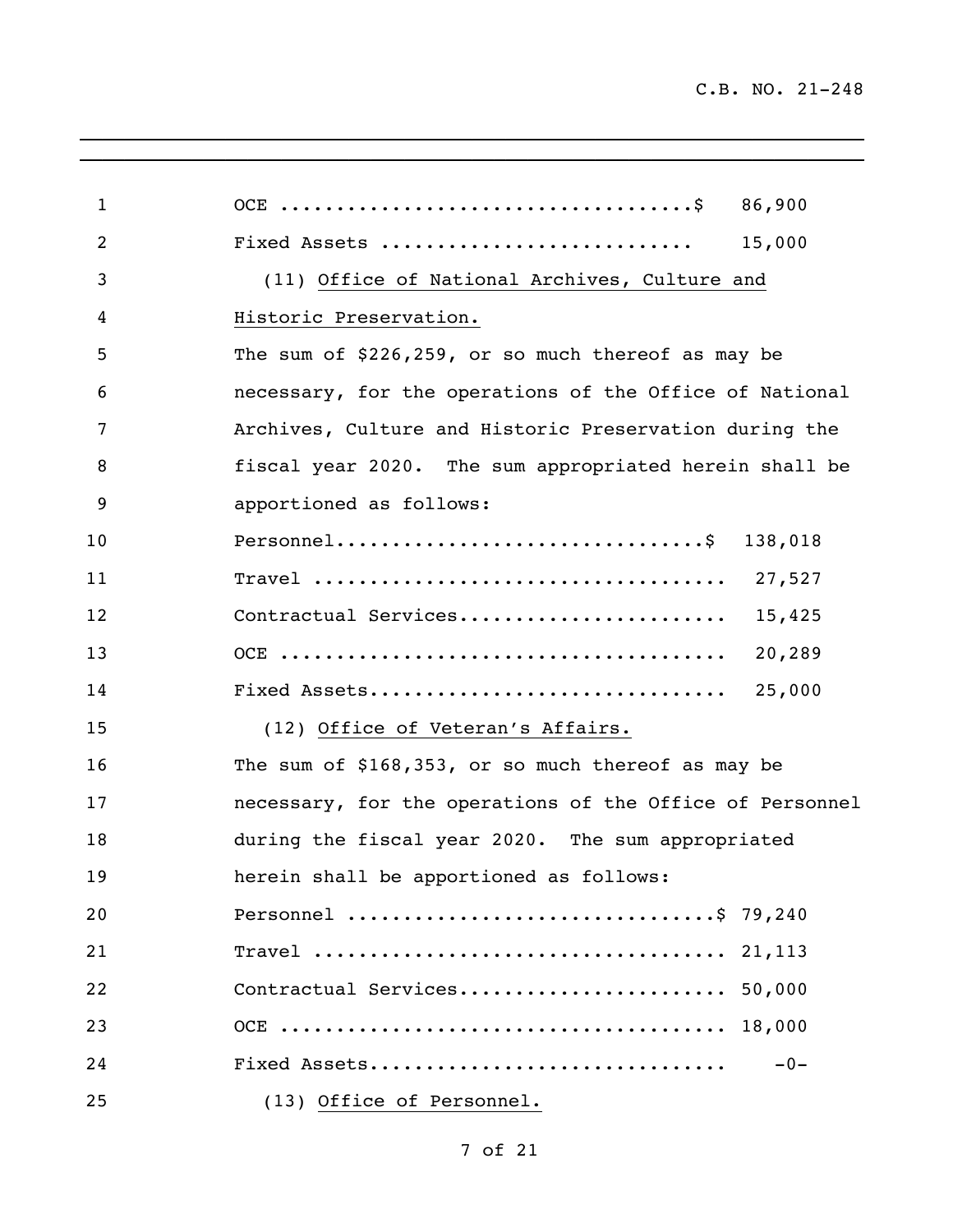\_\_\_\_\_\_\_\_\_\_\_\_\_\_\_\_\_\_\_\_\_\_\_\_\_\_\_\_\_\_\_\_\_\_\_\_\_\_\_\_\_\_\_\_\_\_\_\_\_\_\_\_\_\_\_\_\_\_\_\_\_\_\_\_\_\_\_\_\_\_

| 1               | The sum of \$164,717, or so much thereof as may be          |
|-----------------|-------------------------------------------------------------|
| 2               | necessary, for the operations of the Office of Personnel    |
| 3               | during the fiscal year 2020. The sum appropriated           |
| 4               | herein shall be apportioned as follows:                     |
| 5               | Personnel \$ 167,479                                        |
| 6               | 6,238                                                       |
| 7               | Contractual Services<br>$-0-$                               |
| 8               |                                                             |
| 9               | Fixed Assets<br>$-0 -$ "                                    |
| 10              | Section 3. Section 6 of Public Law No. 21-42, as amended by |
| 11              | Public Law No. 21-94, is hereby further amended to read as  |
| 12 <sup>°</sup> | follows:                                                    |
| 13              | "Section 6. Operating Expenses of Agencies, Boards,         |
| 14              | Authorities, and Commissions of the National Government.    |
| 15              | The sum of $[$2,854,631]$ \$2,886,283, or so much thereof   |
| 16              | as may be necessary, is hereby appropriated from the        |
| 17              | General Fund of the Federated States of Micronesia for      |
| 18              | the fiscal year ending September 30, 2020, for the          |
| 19              | operations of the following boards, commissions and         |
| 20              | agencies during the fiscal year 2020.<br>The sum            |
| 21              | appropriated by this section shall be apportioned as        |
| 22              | follows:                                                    |
| 23              | (1) National Oceanic Resource Management Authority          |
| 24              | $(NORMAL)$ .                                                |
| 25              | \$1,001,052, or so much thereof as may be necessary, for    |

 $\overline{a_1}$  ,  $\overline{a_2}$  ,  $\overline{a_3}$  ,  $\overline{a_4}$  ,  $\overline{a_5}$  ,  $\overline{a_6}$  ,  $\overline{a_7}$  ,  $\overline{a_8}$  ,  $\overline{a_9}$  ,  $\overline{a_9}$  ,  $\overline{a_9}$  ,  $\overline{a_9}$  ,  $\overline{a_9}$  ,  $\overline{a_9}$  ,  $\overline{a_9}$  ,  $\overline{a_9}$  ,  $\overline{a_9}$  ,

of 21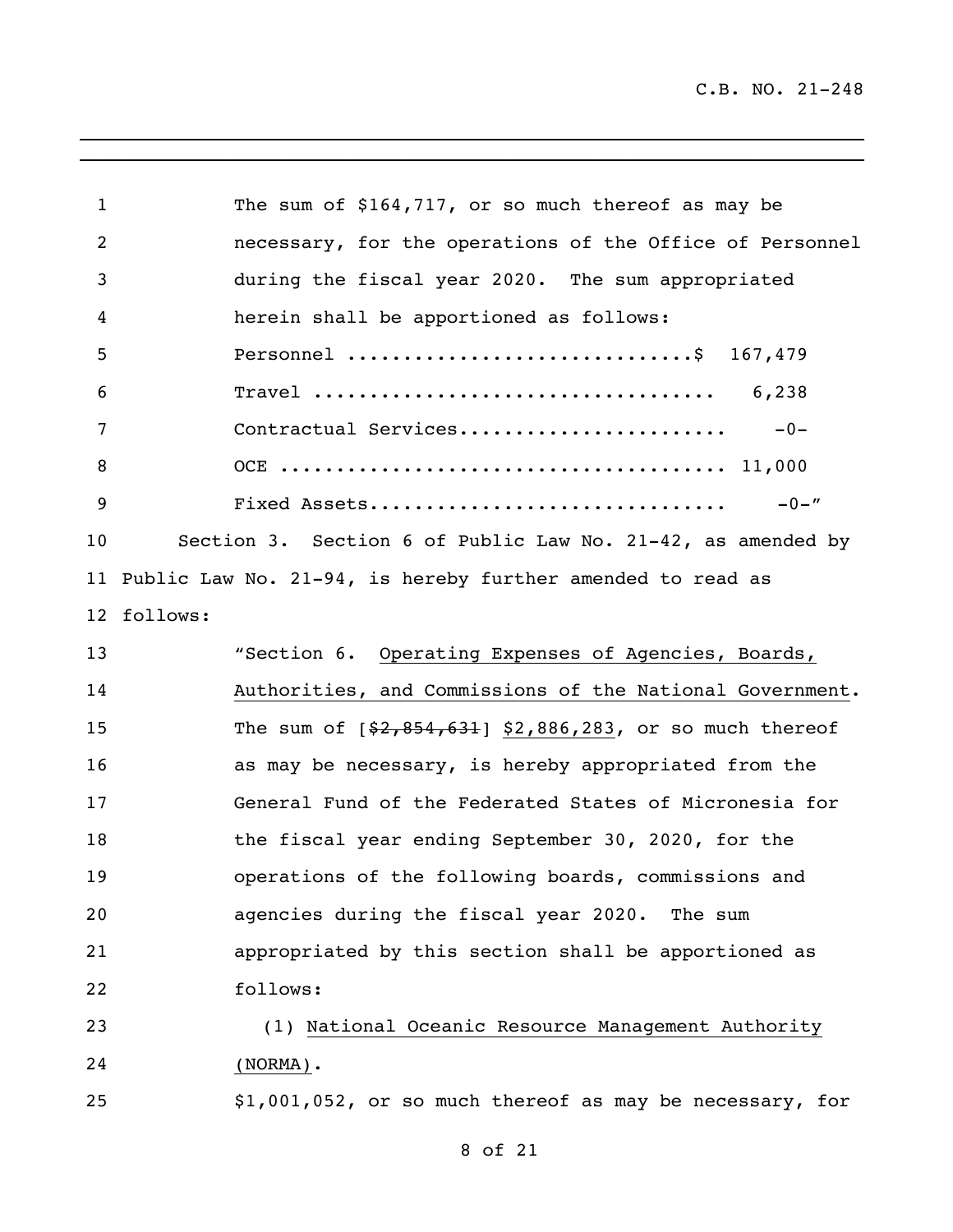\_\_\_\_\_\_\_\_\_\_\_\_\_\_\_\_\_\_\_\_\_\_\_\_\_\_\_\_\_\_\_\_\_\_\_\_\_\_\_\_\_\_\_\_\_\_\_\_\_\_\_\_\_\_\_\_\_\_\_\_\_\_\_\_\_\_\_\_\_\_

| $\mathbf 1$    | the operations of NORMA for the fiscal year 2020. The                                                    |
|----------------|----------------------------------------------------------------------------------------------------------|
| $\overline{2}$ | sum appropriated herein shall be apportioned as follows:                                                 |
| 3              | Personnel \$ 618,705                                                                                     |
| 4              |                                                                                                          |
| 5              | Contractual Services 168,150                                                                             |
| 6              |                                                                                                          |
| 7              | Fixed Assets<br>$-0-$                                                                                    |
| 8              | (2) Board of Regents (COM-FSM).                                                                          |
| 9              | \$115,000, or so much thereof as may be necessary, for                                                   |
| 10             | the operations of the Board of Regents, COM-FSM during                                                   |
| 11             | the fiscal year 2020. The sum appropriated herein shall                                                  |
| 12             | be apportioned as follows:                                                                               |
| 13             | $-0-$                                                                                                    |
| 14             | $\texttt{Travel} \dots \dots \dots \dots \dots \dots \dots \dots \dots \dots \dots \dots \dots$<br>$-0-$ |
| 15             | Contractual Services<br>$-0-$                                                                            |
| 16             |                                                                                                          |
| 17             | Fixed Assets<br>$-0-$                                                                                    |
| 18             | (3) FSM Banking Board.                                                                                   |
| 19             | \$214,773, or so much thereof as may be necessary, for                                                   |
| 20             | the operations of FSM Banking Board during the fiscal                                                    |
| 21             | year 2020. The sum appropriated herein shall be                                                          |
| 22             | apportioned as follows:                                                                                  |
| 23             | Personnel \$ 93,068                                                                                      |
| 24             |                                                                                                          |
| 25             | Contractual Services 22,225                                                                              |

 $\overline{a_1}$  ,  $\overline{a_2}$  ,  $\overline{a_3}$  ,  $\overline{a_4}$  ,  $\overline{a_5}$  ,  $\overline{a_6}$  ,  $\overline{a_7}$  ,  $\overline{a_8}$  ,  $\overline{a_9}$  ,  $\overline{a_9}$  ,  $\overline{a_9}$  ,  $\overline{a_9}$  ,  $\overline{a_9}$  ,  $\overline{a_9}$  ,  $\overline{a_9}$  ,  $\overline{a_9}$  ,  $\overline{a_9}$  ,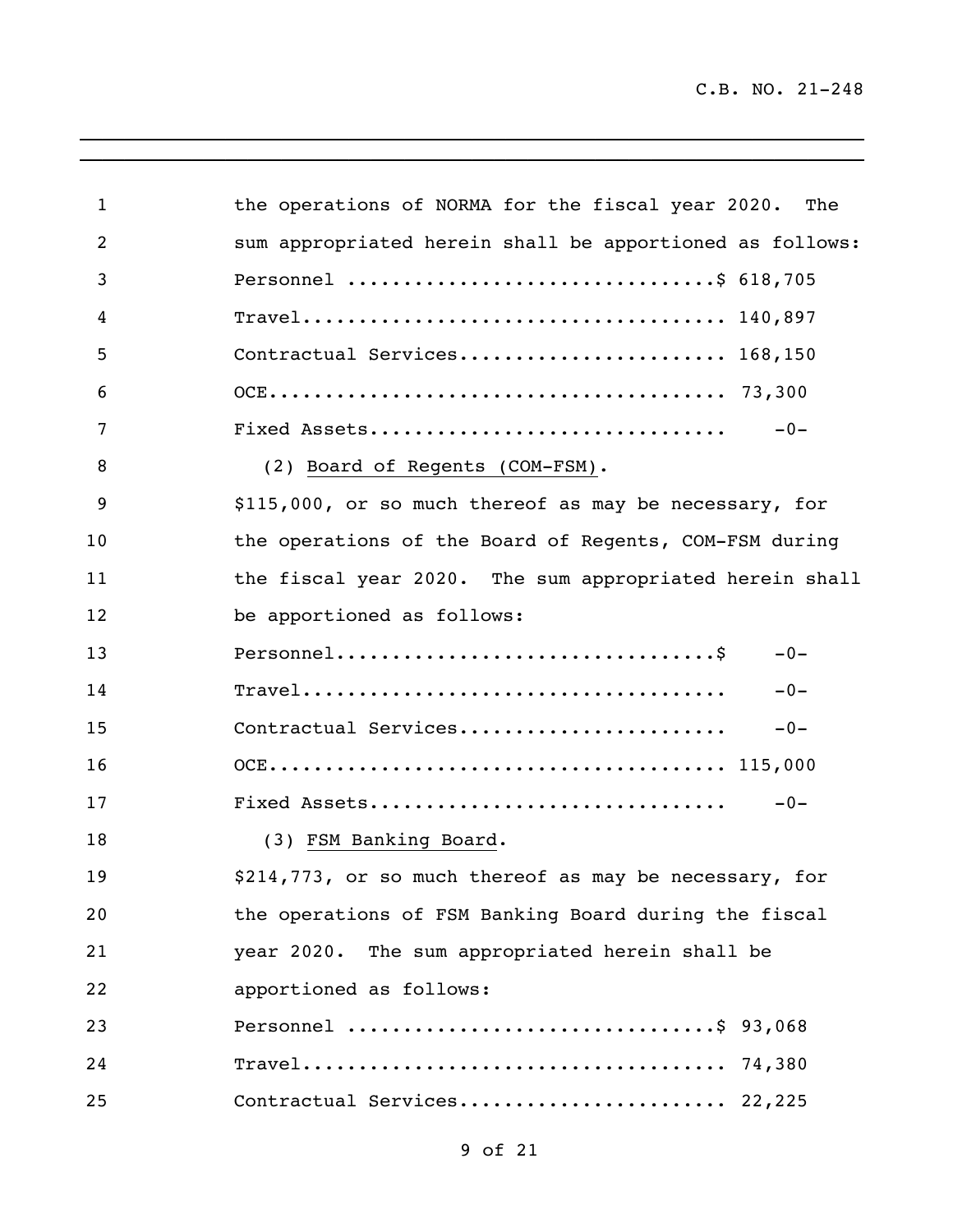| $\mathbf{1}$ |                                                                                         |
|--------------|-----------------------------------------------------------------------------------------|
| 2            | Fixed Assets<br>$-0-$                                                                   |
| 3            | (4) FSM Insurance Board.                                                                |
| 4            | \$575,498, or so much thereof as may be necessary, for                                  |
| 5            | the operations of FSM Insurance Board during the fiscal                                 |
| 6            | year 2020. The sum appropriated herein shall be                                         |
| 7            | apportioned as follows:                                                                 |
| 8            | 131,531                                                                                 |
| 9            | 21,148                                                                                  |
| 10           | Contractual Services<br>347,175                                                         |
| 11           | 23,544                                                                                  |
| 12           | Fixed Assets<br>52,100                                                                  |
| 13           | (5) FSM Postal Services.                                                                |
| 14           | $[$ \$948,308] \$979,960, or so much thereof as may be                                  |
| 15           | necessary, for the operations of the National Postal                                    |
| 16           | Services during the fiscal year 2020. The sum                                           |
| 17           | appropriated herein shall be apportioned as follows:                                    |
| 18           | $Personnel \ldots \ldots \ldots \ldots \ldots \ldots \ldots \ldots \ldots \$<br>546,818 |
| 19           | Travel[38,176] 69,828                                                                   |
| 20           | Contractual Services<br>187,119                                                         |
| 21           | 146,195                                                                                 |
| 22           | 30,000"<br>Fixed Assets                                                                 |
| 23           | Section 4. Section 8 of Public Law No. 21-42, as amended                                |
| 24           | by Public Laws Nos. 21-55, 21,77 and 21-94, is hereby further                           |
| 25           | amended to read as follows:                                                             |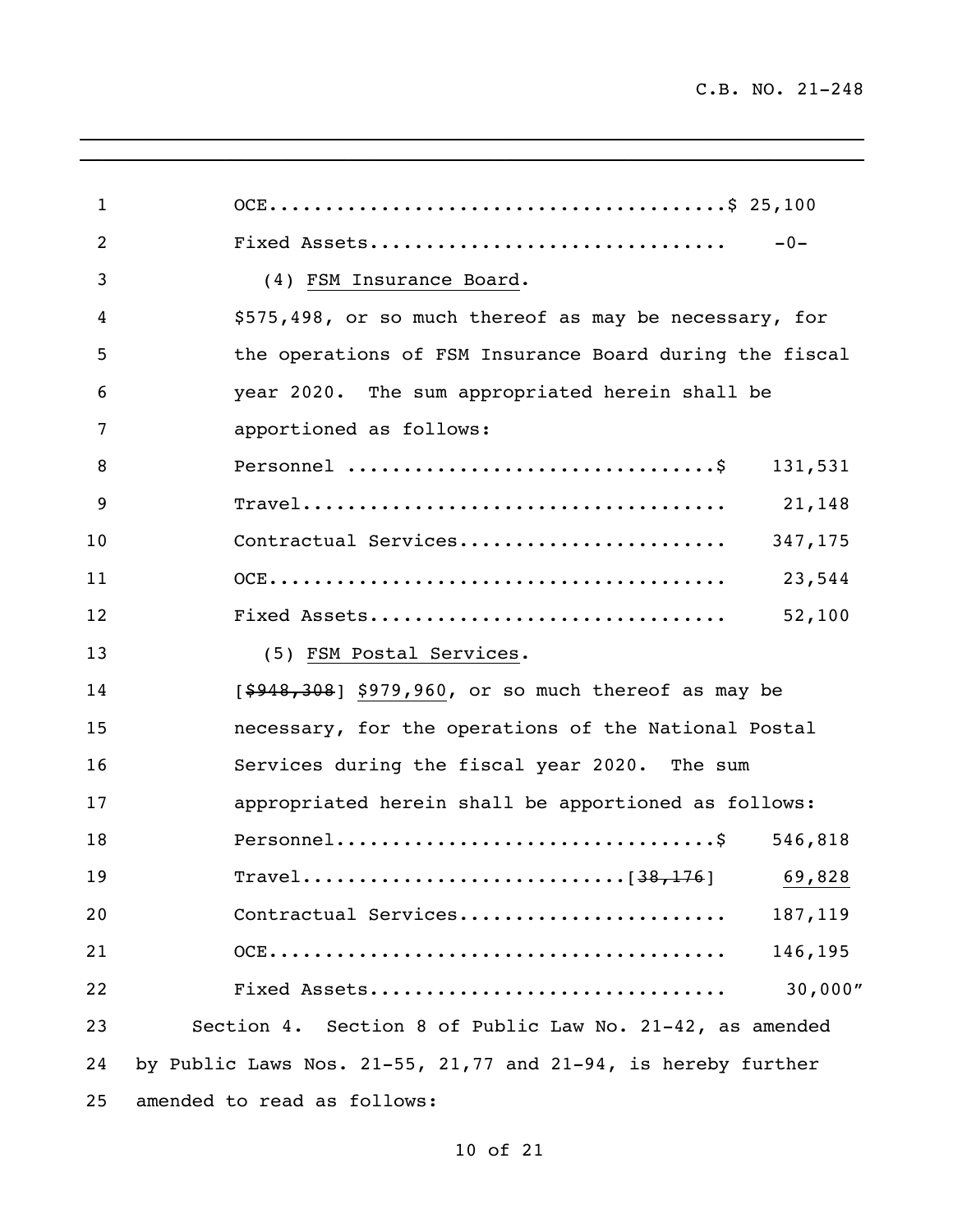| $\mathbf{1}$   | "Section 8. Grants, Subsidies and Contributions.<br>The              |
|----------------|----------------------------------------------------------------------|
| $\overline{2}$ | sum of [\$17,761,230] \$19,626,240, or so much thereof as            |
| 3              | may be necessary, is hereby appropriated from the                    |
| 4              | General Fund of the Federated States of Micronesia for               |
| 5              | the fiscal year ending September 30, 2020, for the                   |
| 6              | following grants, subsidies and contributions during                 |
| 7              | fiscal year 2020. The sum appropriated by this section               |
| 8              | shall be apportioned as follows:                                     |
| 9              | (1) Office of the President.                                         |
| 10             | (a) Asia Pacific Inst. Broadcasting                                  |
| 11             | Development (AIBD) $\dots\dots\dots\dots\dots\dots\dots$ \$<br>4,500 |
| 12             | (b) Asia-Pacific Broadcasting Union                                  |
| 13             | 800                                                                  |
| 14             | (c) Pacific Island News Association<br>350                           |
| 15             | (d) Asia Pacific Investment<br>250                                   |
| 16             | 50,000<br>(e) Former Presidents' Allowance                           |
| 17             | (f) Joint Committee on Compact Review                                |
| 18             | and Planning (JCRP); \$160,000 to be used                            |
| 19             | for Jim Stovall's legal fees $\ldots$ [910,000]<br>960,000           |
| 20             | (2) Department of Foreign Affairs.                                   |
| 21             | (a) Pacific Island Forum Secretariat.<br>57,000                      |
| 22             | (b) Secretariat of the Pacific                                       |
| 23             | Community<br>65,000                                                  |
| 24             | $(c)$ ESCAP<br>5,000                                                 |
| 25             | (d) UN Membership Fee<br>50,000                                      |

\_\_\_\_\_\_\_\_\_\_\_\_\_\_\_\_\_\_\_\_\_\_\_\_\_\_\_\_\_\_\_\_\_\_\_\_\_\_\_\_\_\_\_\_\_\_\_\_\_\_\_\_\_\_\_\_\_\_\_\_\_\_\_\_\_\_\_\_\_\_  $\overline{\phantom{a}}$  , and the contribution of the contribution of the contribution of the contribution of the contribution of the contribution of the contribution of the contribution of the contribution of the contribution of the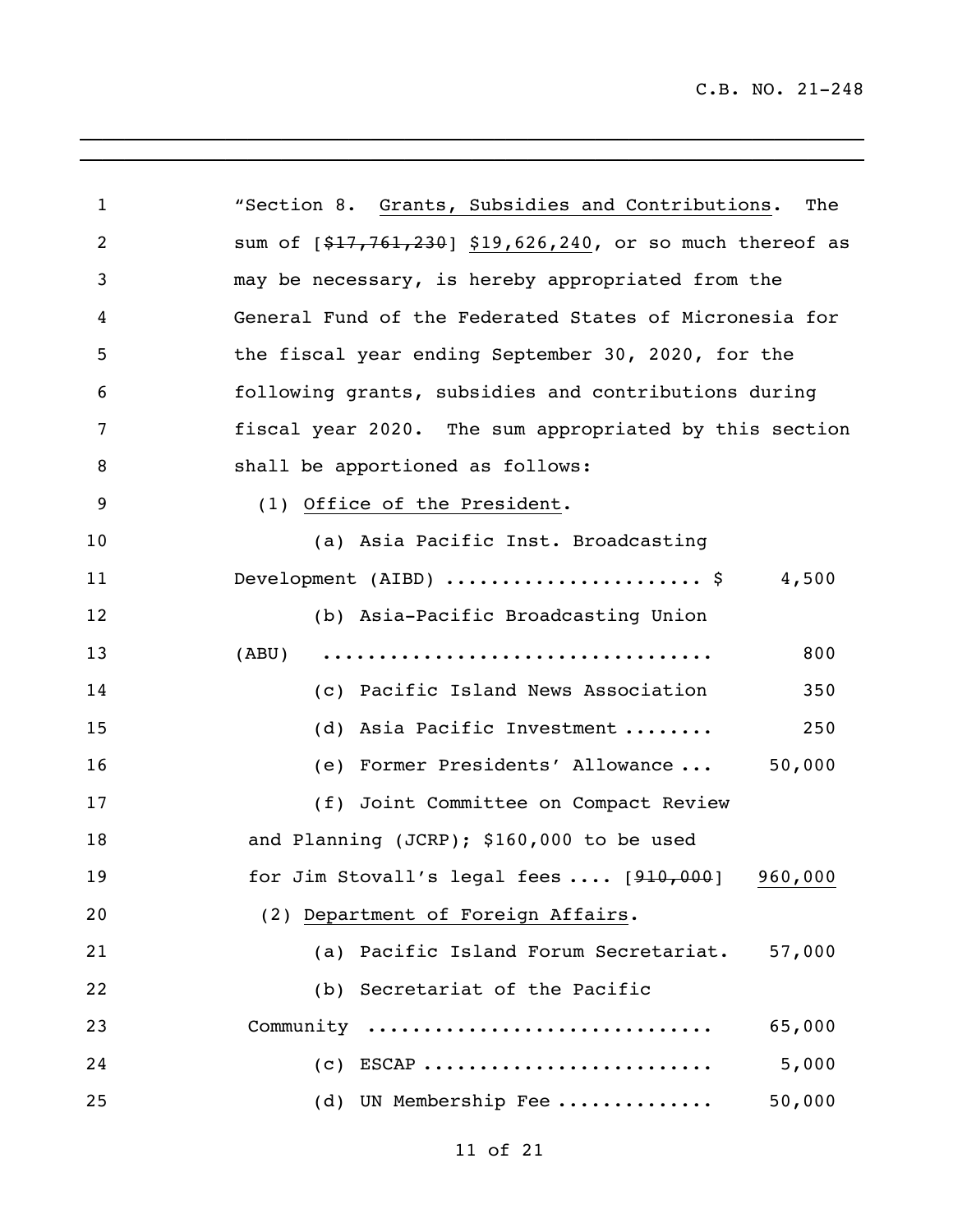| $\mathbf{1}$   | (e) East West Center  \$                      | 5,000   |
|----------------|-----------------------------------------------|---------|
| 2              | (f) ACP Cotonou Membership Fees               | 17,000  |
| 3              | (g) SPC Office Space                          | 29,670  |
| 4              | $(h)$ SIS Program                             | 10,000  |
| 5              | $(i)$ IOM Membership Fee                      | 600     |
| 6              | $(j)$ SPC Host Grant                          | 20,000  |
| 7              | (k) Differential for foreign currency         |         |
| $\, 8$         | adjustment                                    | 1,290   |
| $\overline{9}$ | $(1)$ FSM Day                                 | 20,000  |
| 10             | (m) 2020 Games in Japan - Representation      |         |
| 11             | and Participation (FSM Embassy/Tokyo)         | 30,000  |
| 12             | (o) Prior year obligation $-$ PIF  1,611      |         |
| 13             | (p) Guam consulate citizen's outreach         | 25,000  |
| 14             | (3) Department of Finance and Administration. |         |
| 15             | (a) $CTA-OCO$ Membership Fee                  | 14,024  |
| 16             | (b) Maintenance Fee for Financial             |         |
| 17             | Management System (FMIS)                      | 55,000  |
| 18             | $(c)$ PITTA - CTA                             | 9,000   |
| 19             | (d) ADB, IMF & Budget Finance Policy          |         |
| 20             | Consultations                                 | 25,000  |
| 21             | Macro Economist Advisor<br>(e)                | 200,000 |
| 22             | Global Forum Membership Fee<br>(f)            | 26,000  |
| 23             | PFTAC Membership Fee<br>(g)                   | 20,000  |
| 24             | CTA Conference<br>(h)                         | 35,000  |
| 25             | (i) FSM national government taxes             |         |

 $\mathcal{L}_\mathcal{L} = \mathcal{L}_\mathcal{L} = \mathcal{L}_\mathcal{L} = \mathcal{L}_\mathcal{L} = \mathcal{L}_\mathcal{L} = \mathcal{L}_\mathcal{L} = \mathcal{L}_\mathcal{L} = \mathcal{L}_\mathcal{L} = \mathcal{L}_\mathcal{L} = \mathcal{L}_\mathcal{L} = \mathcal{L}_\mathcal{L} = \mathcal{L}_\mathcal{L} = \mathcal{L}_\mathcal{L} = \mathcal{L}_\mathcal{L} = \mathcal{L}_\mathcal{L} = \mathcal{L}_\mathcal{L} = \mathcal{L}_\mathcal{L}$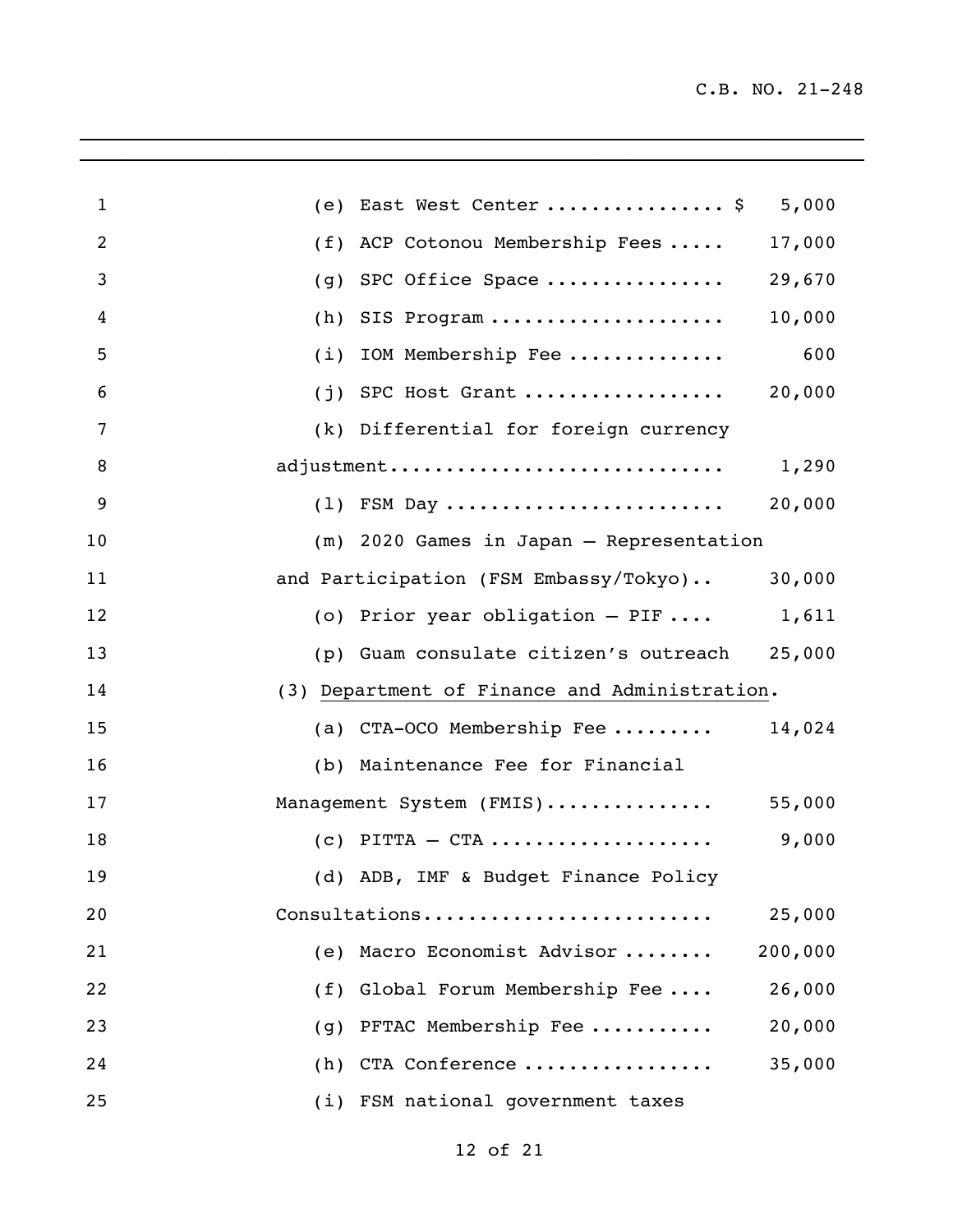| $\mathbf{1}$   | prior year debts to social security                              |
|----------------|------------------------------------------------------------------|
| $\overline{2}$ | $(4th$ quarter 2018 to 1 <sup>st</sup> quarter 2019) . \$ 44,000 |
| $\mathfrak{Z}$ | (j) Prior years obligations for                                  |
| 4              | Chuuk Finance Office  7,560                                      |
| 5              | (k) Finance prior years obligations                              |
| 6              | for acting capacity \$1,150                                      |
| 7              | $-0-$<br>(1) FSM Trust Fund Board                                |
| $\, 8$         | (4) Department of Resources and Development.                     |
| $\overline{9}$ | (a) Pacific Island Development                                   |
| 10             | 15,000<br>Program (PIDP)                                         |
| 11             | (b) Pacific Asian Travel Association                             |
| 12             | 6,000                                                            |
| 13             | (c) United Nations Development Program 30,000                    |
| 14             | (d) Food Agriculture Organization                                |
| 15             | 4,800<br>$(FAO)$                                                 |
| 16             | (e) Western Forestry Leadership                                  |
| 17             | Coalition<br>530                                                 |
| 18             | (f) Matching to SPC Projects<br>60,000                           |
| 19             | $(g)$ Micronesian Challenge<br>10,000                            |
| 20             | (h) Micronesian Cruise Association.<br>2,500                     |
| 21             | (i) South Pacific Tourism Organization<br>8,000                  |
| 22             | 250<br>IRENA<br>(j)                                              |
| 23             | $(k)$ Micronesia Trade Committee<br>30,000                       |
| 24             | (1) Convention on Biological Diversity                           |
| 25             | 1,000<br>(CBD)                                                   |
|                |                                                                  |

 $\mathcal{L}_\mathcal{L} = \mathcal{L}_\mathcal{L} = \mathcal{L}_\mathcal{L} = \mathcal{L}_\mathcal{L} = \mathcal{L}_\mathcal{L} = \mathcal{L}_\mathcal{L} = \mathcal{L}_\mathcal{L} = \mathcal{L}_\mathcal{L} = \mathcal{L}_\mathcal{L} = \mathcal{L}_\mathcal{L} = \mathcal{L}_\mathcal{L} = \mathcal{L}_\mathcal{L} = \mathcal{L}_\mathcal{L} = \mathcal{L}_\mathcal{L} = \mathcal{L}_\mathcal{L} = \mathcal{L}_\mathcal{L} = \mathcal{L}_\mathcal{L}$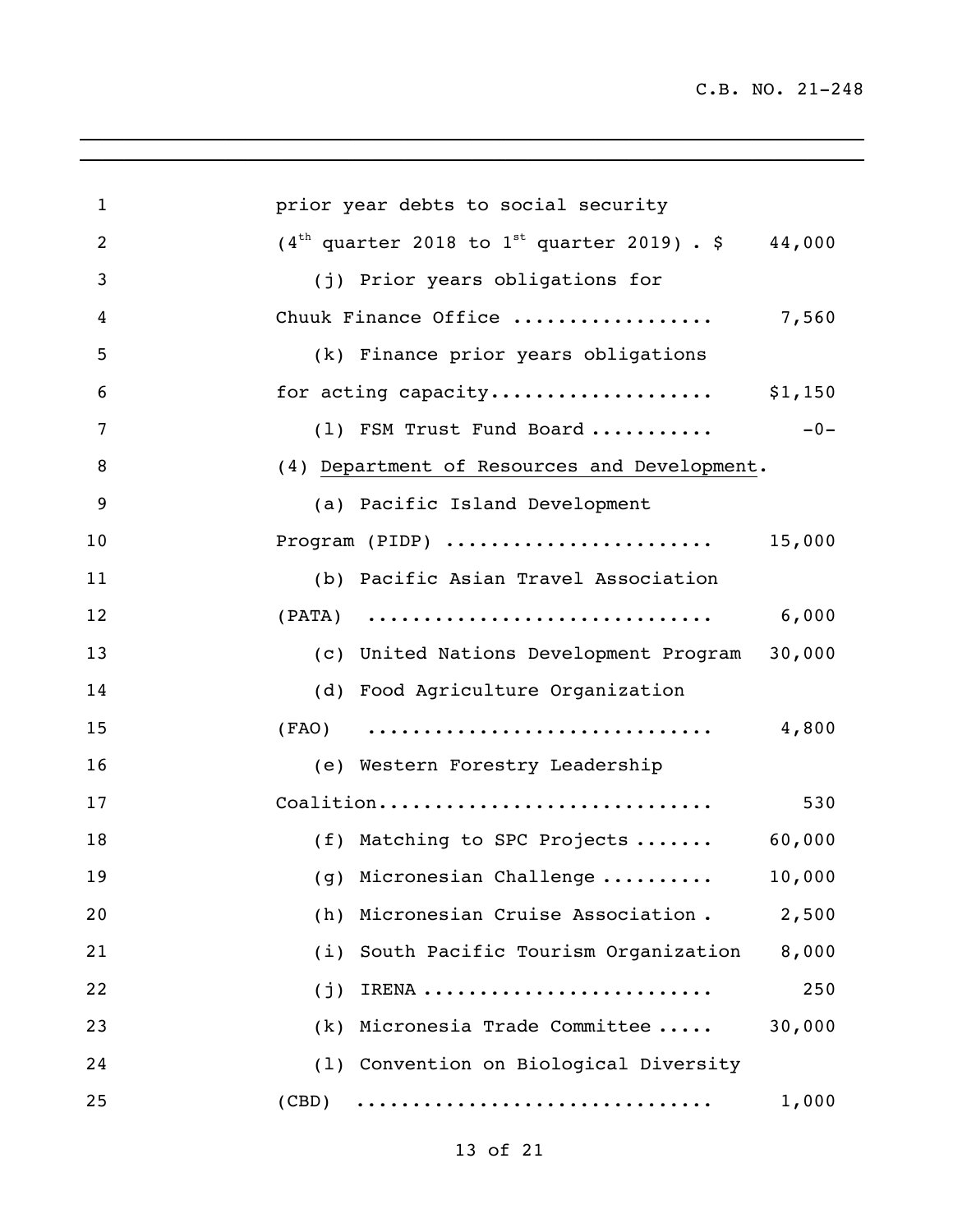| $\mathbf{1}$   | 500<br>(m)                                                                      |
|----------------|---------------------------------------------------------------------------------|
| $\overline{2}$ | $(n)$ UNIDO Membership 1,000                                                    |
| 3              | (o) Micronesia Island Forum                                                     |
| 4              | 15,000<br>Membership Fee                                                        |
| 5              | (p) Hosting of the Micronesian Islands                                          |
| 6              | $-0-$<br>Forum                                                                  |
| 7              | (q) Pacific Festival<br>$-0-$                                                   |
| 8              | (5) Department of Health and Social Affairs.                                    |
| 9              | 3,000<br>$(a)$ UNFPA                                                            |
| 10             | $(b)$ WHO<br>4,650                                                              |
| 11             | 20,000<br>PIHOA<br>(c)                                                          |
| 12             | 4,000<br>(d) Association of Territorial Health                                  |
| 13             | 60,000<br>Nursing and Medical Licensing<br>(e)                                  |
| 14             | 70,000<br>FSM Red Cross<br>(f)                                                  |
| 15             | 50,000<br>UNICEF (Vaccine & TB Drugs) $\ldots$<br>(g)                           |
| 16             | 1,000<br>(h) UN/FSM Women (CEDAW) $\ldots \ldots$                               |
| 17             | 3,000<br>(i) Drug Quality Testing Project                                       |
| 18             | (j) National Therapeutics & Standards                                           |
| 19             | 37,000<br>Committee                                                             |
| 20             | (k) Antimicrobial Resistance (AMR)<br>10,000                                    |
| 21             | (1) FSM Youth Summit<br>50,000                                                  |
| 22             | (m) TB & Leprosy - Free Chuuk Project<br>100,000                                |
| 23             | (n) Convention on the Rights of the                                             |
| 24             | $Child (CRC) \ldots \ldots \ldots \ldots \ldots \ldots \ldots \ldots$<br>40,270 |
| 25             | (o) Response to measles outbreak and                                            |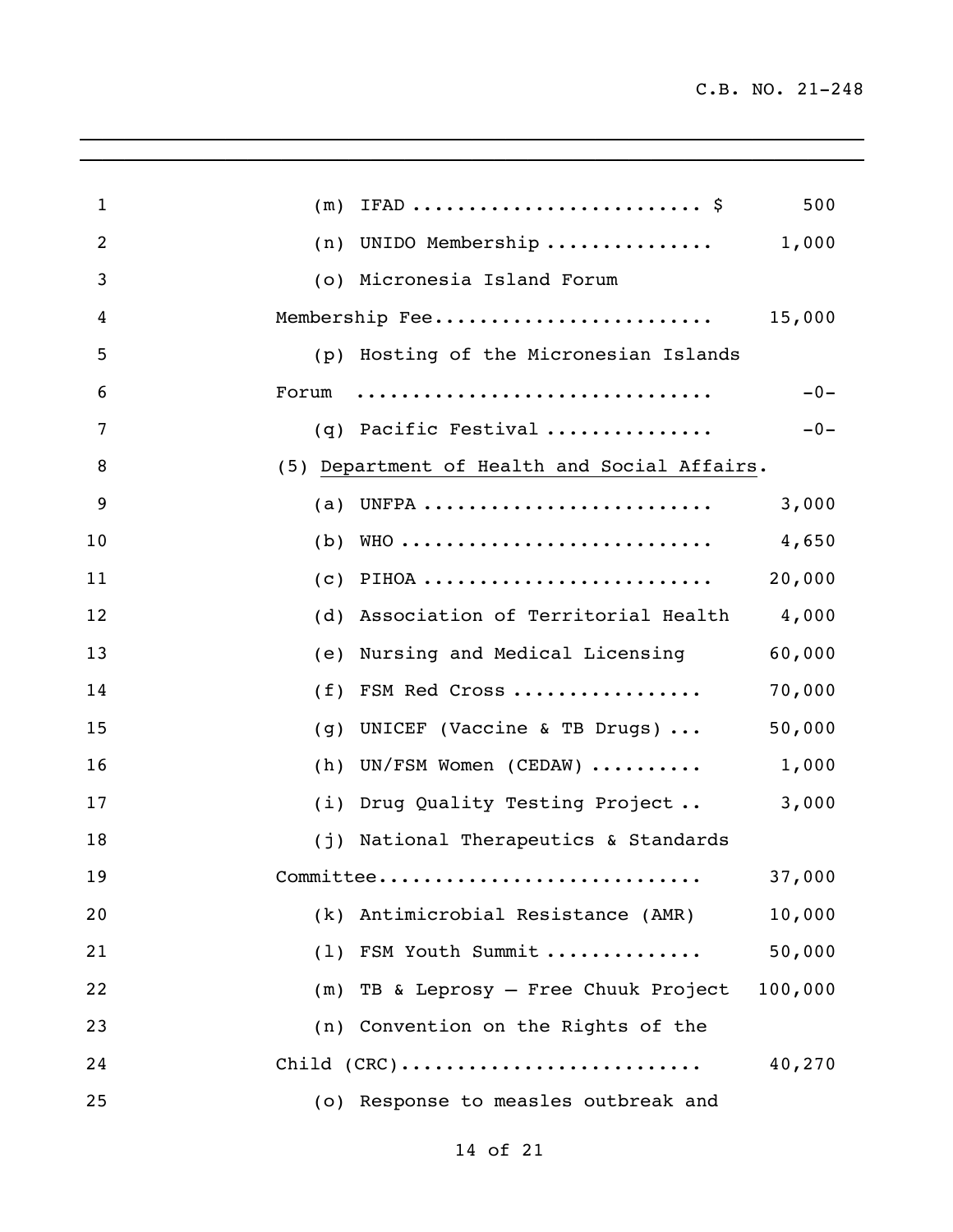| $\mathbf{1}$ | novel coronavirus \$ 747,500                                                 |         |
|--------------|------------------------------------------------------------------------------|---------|
| 2            | (6) Department of Education.                                                 |         |
| 3            | (a) Aid for Non-Public Schools. $\ldots$ . 800,000                           |         |
| 4            | Aid to CMI Students  40,000<br>(b)                                           |         |
| 5            | Aid to PCC Students  100,000<br>(C)                                          |         |
| 6            | National Scholarship  3,000,000<br>(d)                                       |         |
| 7            | National Close-up  75,000<br>(e)                                             |         |
| 8            | Merit Scholarship  275,000<br>(f)                                            |         |
| 9            | Aid to FSM Students in Japan  100,000<br>(g)                                 |         |
| 10           | (h) Caroline College & Pastoral                                              |         |
| 11           | Institute                                                                    | 75,000  |
| 12           | (i) Faithwalk Christian College                                              | 75,000  |
| 13           | (j) Aid to FSM Students in China                                             | 35,000  |
| 14           | (k) Aid to FSM Students in Fiji                                              | 35,000  |
| 15           | (7) Department of Transportation,                                            |         |
| 16           | Communication & Infrastructure.                                              |         |
| 17           | (a) Asia Pacific Telecommunity                                               | 11,000  |
| 18           | (b) International Telecommunications                                         |         |
| 19           | $Union(TTU) \ldots \ldots \ldots \ldots \ldots \ldots \ldots \ldots \ldots$  | 20,867  |
| 20           | (C)<br>$ICAO \ldots \ldots \ldots \ldots \ldots \ldots \ldots \ldots \ldots$ | 28,050  |
| 21           | (d) FSM Capital Energy $600,000$                                             |         |
| 22           | (e) Micronesian Shipping Commission.                                         | 25,000  |
| 23           | (f) Fuel and Provisions for Caroline                                         |         |
| 24           | Voyager and Navigator 1,345,830                                              |         |
| 25           | (g) MS Navigator - Repair services                                           | 100,000 |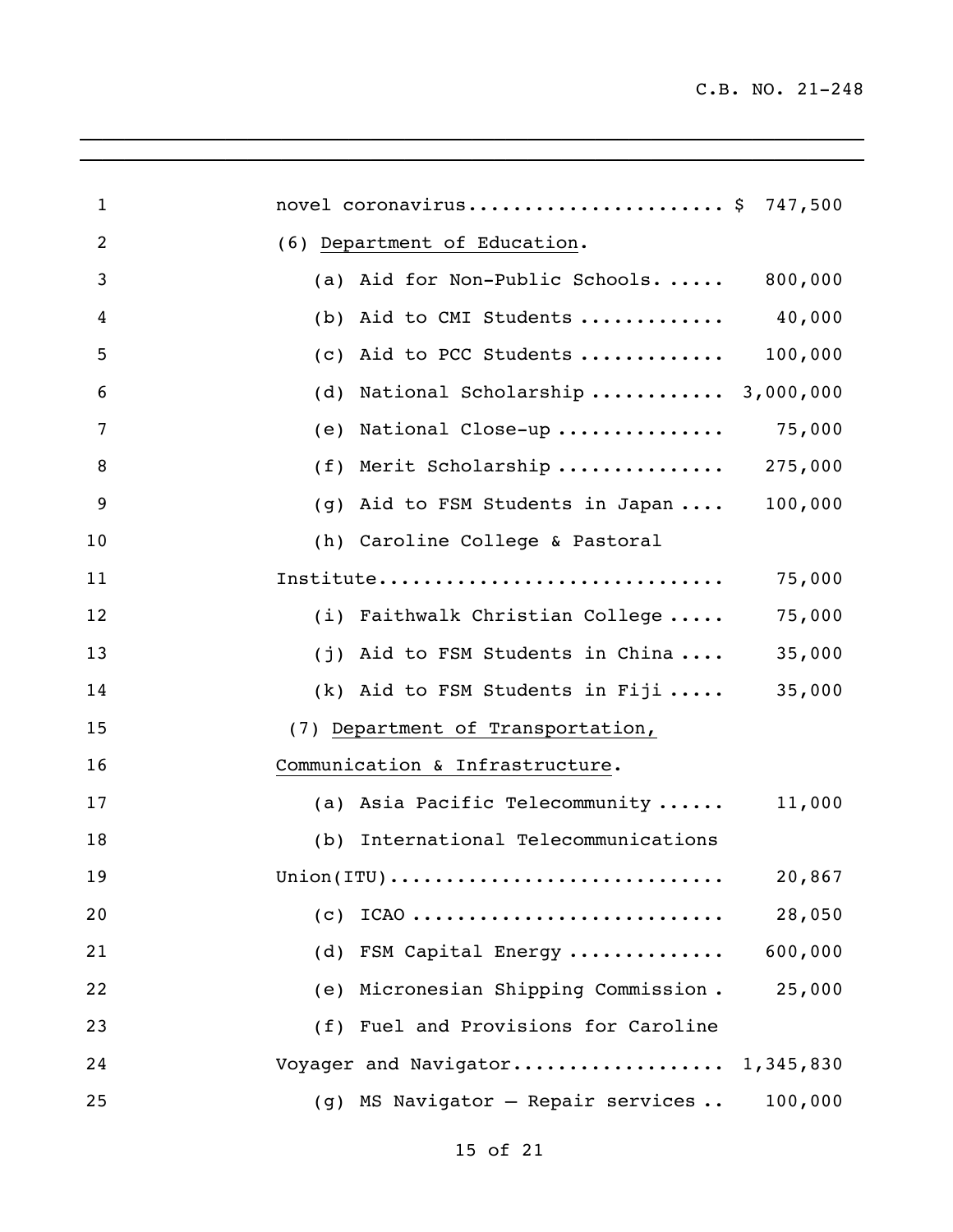| $\mathbf{1}$   | (h) Overtime owed to Shipping crew. \$ 100,000  |         |
|----------------|-------------------------------------------------|---------|
| $\overline{2}$ | (i) Shipment cost of ground service             |         |
| 3              | equipment to the FSM States                     | 17,500  |
| 4              | Chuuk ARFF parts for fire trucks 100,000<br>(i) |         |
| 5              | (k) CIA insurance coverage for Y-12             |         |
| 6              | aircraft                                        | 173,736 |
| 7              | $(1)$ CIA fuel for 3 months                     | 36,000  |
| 8              | (m) CIA contracts for flight                    |         |
| 9              | operations                                      | 50,000  |
| 10             | (m) ICAO memberships fees, prior and            |         |
| 11             | current contributions 173,000                   |         |
| 12             | (8) Department of Justice.                      |         |
| 13             | (a) States Joint Law Enforcement:               |         |
| 14             | Kosrae                                          | 75,000  |
| 15             | (b) States Joint Law Enforcement:               |         |
| 16             | Pohnpei                                         | 200,000 |
| 17             | (c) States Joint Law Enforcement:               |         |
| 18             | Chuuk, of which \$80,000 shall be used          |         |
| 19             | to purchase two vehicles for Municipal          |         |
| 20             | Police                                          | 200,000 |
| 21             | (d) States Joint Law Enforcement:               |         |
| 22             | Yap                                             | 75,000  |
| 23             | (e) Police Academy                              | 200,000 |
| 24             | (f) Fuel Subsidy                                | 200,000 |
| 25             | (g) WIPO annual fees, including past            |         |

 $\mathcal{L}_\mathcal{L} = \mathcal{L}_\mathcal{L} = \mathcal{L}_\mathcal{L} = \mathcal{L}_\mathcal{L} = \mathcal{L}_\mathcal{L} = \mathcal{L}_\mathcal{L} = \mathcal{L}_\mathcal{L} = \mathcal{L}_\mathcal{L} = \mathcal{L}_\mathcal{L} = \mathcal{L}_\mathcal{L} = \mathcal{L}_\mathcal{L} = \mathcal{L}_\mathcal{L} = \mathcal{L}_\mathcal{L} = \mathcal{L}_\mathcal{L} = \mathcal{L}_\mathcal{L} = \mathcal{L}_\mathcal{L} = \mathcal{L}_\mathcal{L}$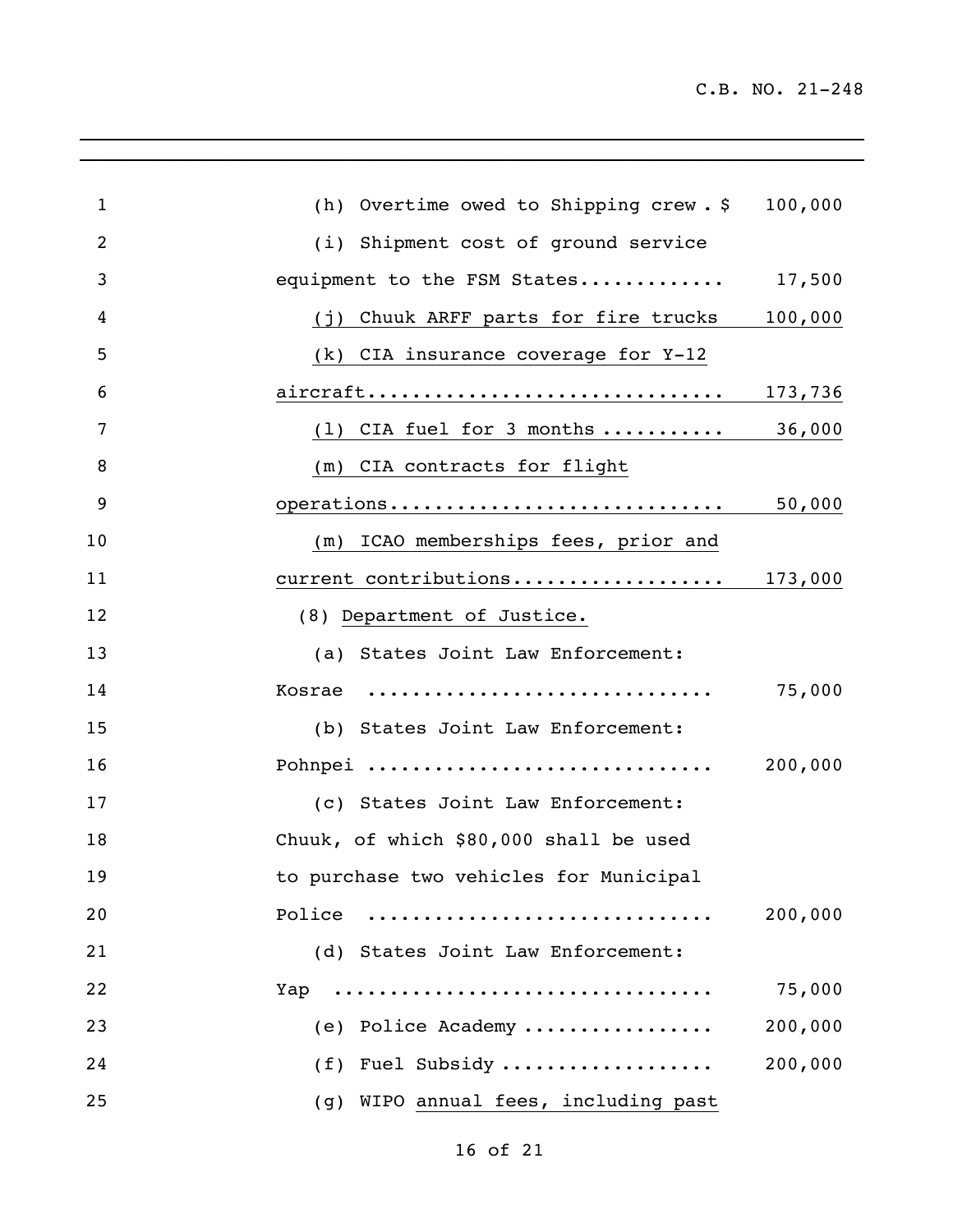| $\mathbf{1}$   | membership dues \$                            | 33,966  |
|----------------|-----------------------------------------------|---------|
| $\overline{2}$ | (h) Patrol boats - replenishment for          |         |
| 3              | unplanned search and rescue and outreach      |         |
| 4              | trips, and additional funding for             |         |
| 5              | administrative and humanitarian assistance    | 300,000 |
| 6              | (i) Reimbursement for investigation           |         |
| 7              | and prosecution to support Yap State          | 210,000 |
| 8              | (j) Interpol membership and activities 30,000 |         |
| 9              | $(k)$ Security for the MIF                    | 33,000  |
| 10             | (1) DOJ Fuel Subsidy and Provisions 300,000   |         |
| 11             | (9) Department of Environment, Climate        |         |
| 12             | Change and Emergency Management               |         |
| 13             | (a) UNEP                                      | 835     |
| 14             | UNFCC<br>(b)                                  | 325     |
| 15             | UNCCD<br>(c)                                  | 195     |
| 16             | (d) SPREP Membership                          | 10,768  |
| 17             | Waigani Convention<br>(e)                     | 1,190   |
| 18             | (f) SPREP-Noumea Convention                   | 1,764   |
| 19             | (g) Earth Day Activities                      | 15,000  |
| 20             | 7 <sup>th</sup> Bi-Annual Environment<br>(h)  |         |
| 21             | Conference                                    | 20,000  |
| 22             | Basel Convention<br>(i)                       | 197     |
| 23             | Kyoto Protocol<br>(i)                         | 484     |
| 24             | WMO Membership<br>(k)                         | 15,000  |
| 25             | (1) DAEF Matching contribution                | 200,000 |

 $\mathcal{L}_\mathcal{L} = \mathcal{L}_\mathcal{L} = \mathcal{L}_\mathcal{L} = \mathcal{L}_\mathcal{L} = \mathcal{L}_\mathcal{L} = \mathcal{L}_\mathcal{L} = \mathcal{L}_\mathcal{L} = \mathcal{L}_\mathcal{L} = \mathcal{L}_\mathcal{L} = \mathcal{L}_\mathcal{L} = \mathcal{L}_\mathcal{L} = \mathcal{L}_\mathcal{L} = \mathcal{L}_\mathcal{L} = \mathcal{L}_\mathcal{L} = \mathcal{L}_\mathcal{L} = \mathcal{L}_\mathcal{L} = \mathcal{L}_\mathcal{L}$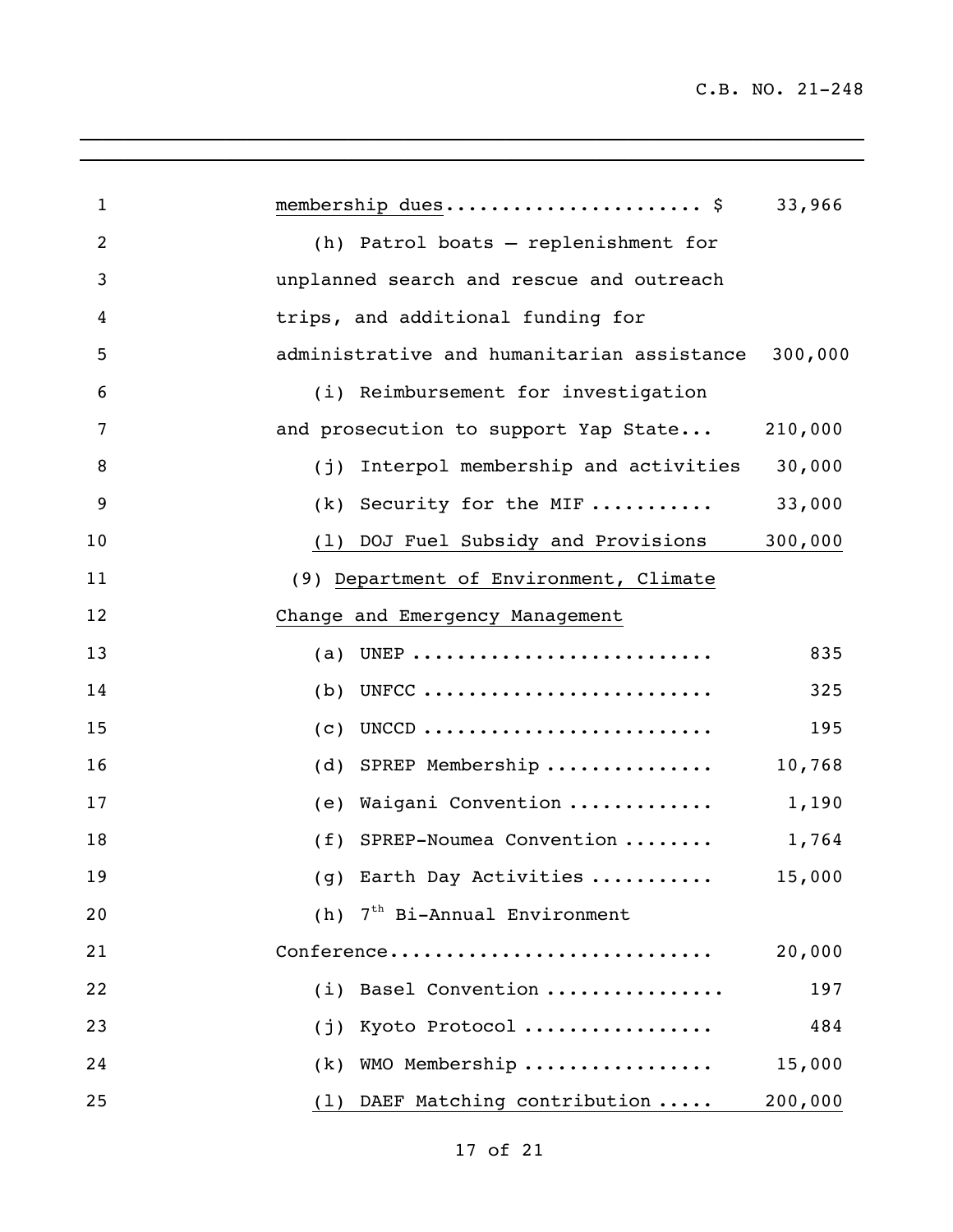| $\mathbf{1}$ | (10) Office of NACHP.                                                                   |
|--------------|-----------------------------------------------------------------------------------------|
| 2            | UNESCO $\ldots \ldots \ldots \ldots \ldots \ldots \ldots \ldots \ldots$<br>4,000<br>(a) |
| 3            | 2,760<br>$NCSHPO$<br>(b)                                                                |
| 4            | PARBICA<br>100<br>(c)                                                                   |
| 5            | (d)<br>PIALA<br>100                                                                     |
| 6            | WHC<br>54<br>(e)                                                                        |
| 7            | Library fee<br>50<br>(f)                                                                |
| 8            | (11) Office of the National Public Auditor.                                             |
| 9            | (a) APIPA - Staff Development and                                                       |
| 10           | Membership Fee<br>1,750                                                                 |
| 11           | (b) PASAI - Staff Development and                                                       |
| 12           | Membership Fee<br>15,000                                                                |
| 13           | (c)2020 Conference - Staff Development                                                  |
| 14           | and Membership Fee<br>29,000                                                            |
| 15           | (12) Congress of the Federated States of                                                |
| 16           | Micronesia.                                                                             |
| 17           | (a) IPU Conference, PROVIDED THAT,                                                      |
| 18           | \$130,000 shall be used for subsidies                                                   |
| 19           | 230,000<br>to the IPU                                                                   |
| 20           | (b) Climate Change Conference<br>$-0-$                                                  |
| 21           | $(c)$ ACP<br>$-0-$                                                                      |
| 22           | $(d)$ APPF<br>50,000                                                                    |
| 23           | 25,000<br>(e) Staff Upgrade                                                             |
| 24           | (f) World Bank-IMF Annual Meeting<br>$-0-$                                              |
| 25           | (g) MRA Conference in Japan<br>$-0-$                                                    |

 $\overline{\phantom{a}}$  ,  $\overline{\phantom{a}}$  ,  $\overline{\phantom{a}}$  ,  $\overline{\phantom{a}}$  ,  $\overline{\phantom{a}}$  ,  $\overline{\phantom{a}}$  ,  $\overline{\phantom{a}}$  ,  $\overline{\phantom{a}}$  ,  $\overline{\phantom{a}}$  ,  $\overline{\phantom{a}}$  ,  $\overline{\phantom{a}}$  ,  $\overline{\phantom{a}}$  ,  $\overline{\phantom{a}}$  ,  $\overline{\phantom{a}}$  ,  $\overline{\phantom{a}}$  ,  $\overline{\phantom{a}}$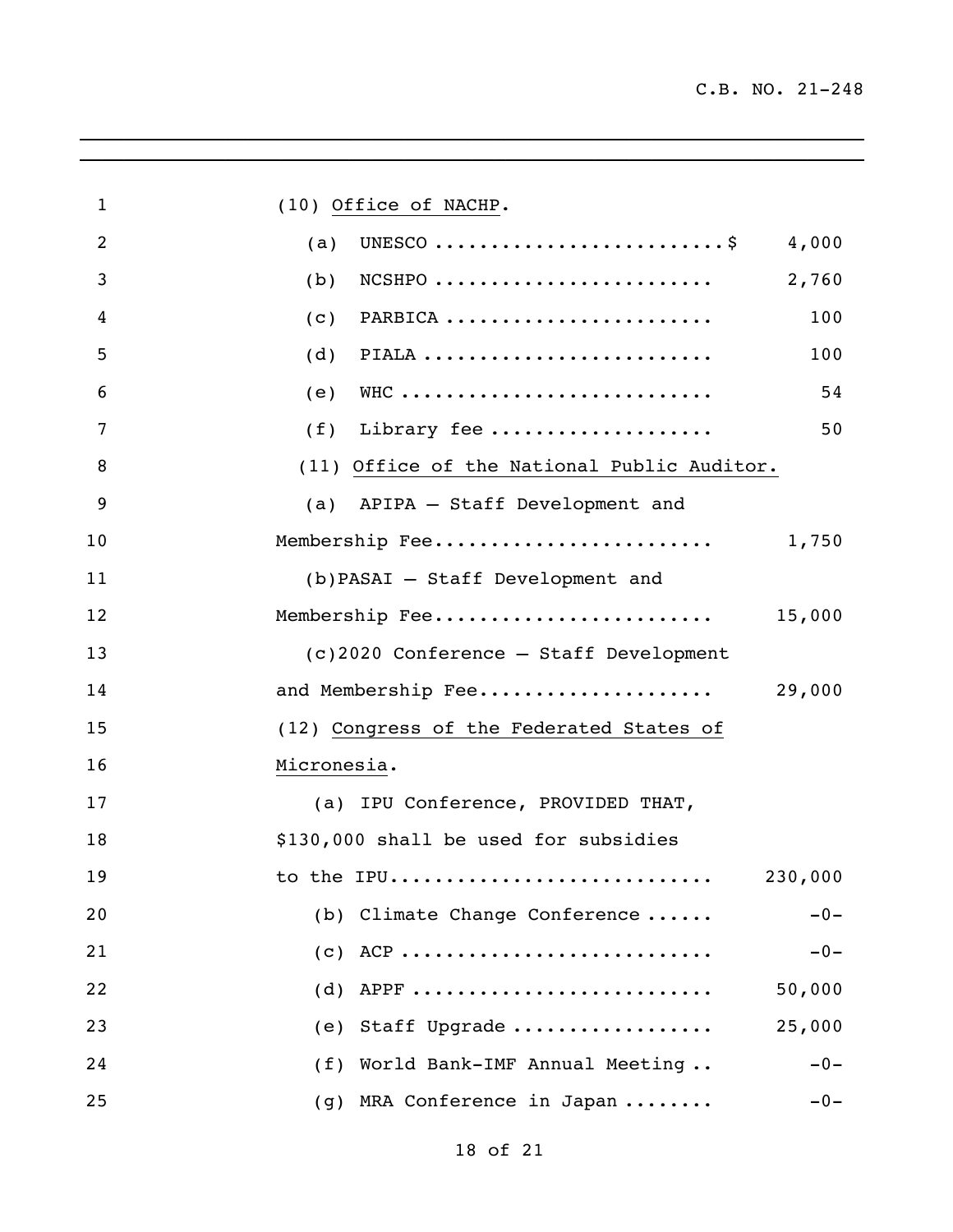| $\mathbf{1}$   | (h) Fisheries Meeting  \$                                                          | $-0-$   |
|----------------|------------------------------------------------------------------------------------|---------|
| $\overline{2}$ | IPU Annual Dues<br>(i)                                                             | 12,500  |
| 3              | COFA Alliance National Network<br>(i)                                              |         |
| 4              | (CANN)                                                                             | 25,000  |
| 5              | (k) Travel to Investment Advisor                                                   |         |
| 6              | $(\mathtt{Wilsonire}) \dots \dots \dots \dots \dots \dots \dots \dots \dots \dots$ | $-0-$   |
| 7              | (1) Compact Historical Project  25,000                                             |         |
| 8              | (m) Assistance for Jennifer Chieng/                                                |         |
| 9              | Olympic Training                                                                   | 25,000  |
| 10             | (n) Micronesia Productions                                                         | 70,000  |
| 11             | (o) Prior and current year Member                                                  |         |
| 12             | and staff housing 62,000                                                           |         |
| 13             | (13) (Other Grants, Subsidies &                                                    |         |
| 14             | Contributions)                                                                     |         |
| 15             | (a) COM Board Meeting $5,000$                                                      |         |
| 16             | (b) COM-FSM Treaty Obligation                                                      | 25,000  |
| 17             | (c) FSM Social Security Administration 1,000,000                                   |         |
| 18             | (d) State Judiciaries: Kosrae                                                      | 40,000  |
| 19             | (e) State Judiciaries: Pohnpei 60,000                                              |         |
| 20             | (f) State Judiciaries: Chuuk                                                       | 110,000 |
| 21             | (g) State Judiciaries: Yap                                                         | 40,000  |
| 22             | National Law Day<br>(h)                                                            | 50,000  |
| 23             | (i) Micronesian Legal Services                                                     |         |
| 24             | Corporation (MLSC)                                                                 | 250,000 |
| 25             | NORMA-Forum Fisheries Agency (FFA)<br>(j)                                          | 62,638  |

 $\mathcal{L}_\mathcal{L}$  , and the set of the set of the set of the set of the set of the set of the set of the set of the set of the set of the set of the set of the set of the set of the set of the set of the set of the set of th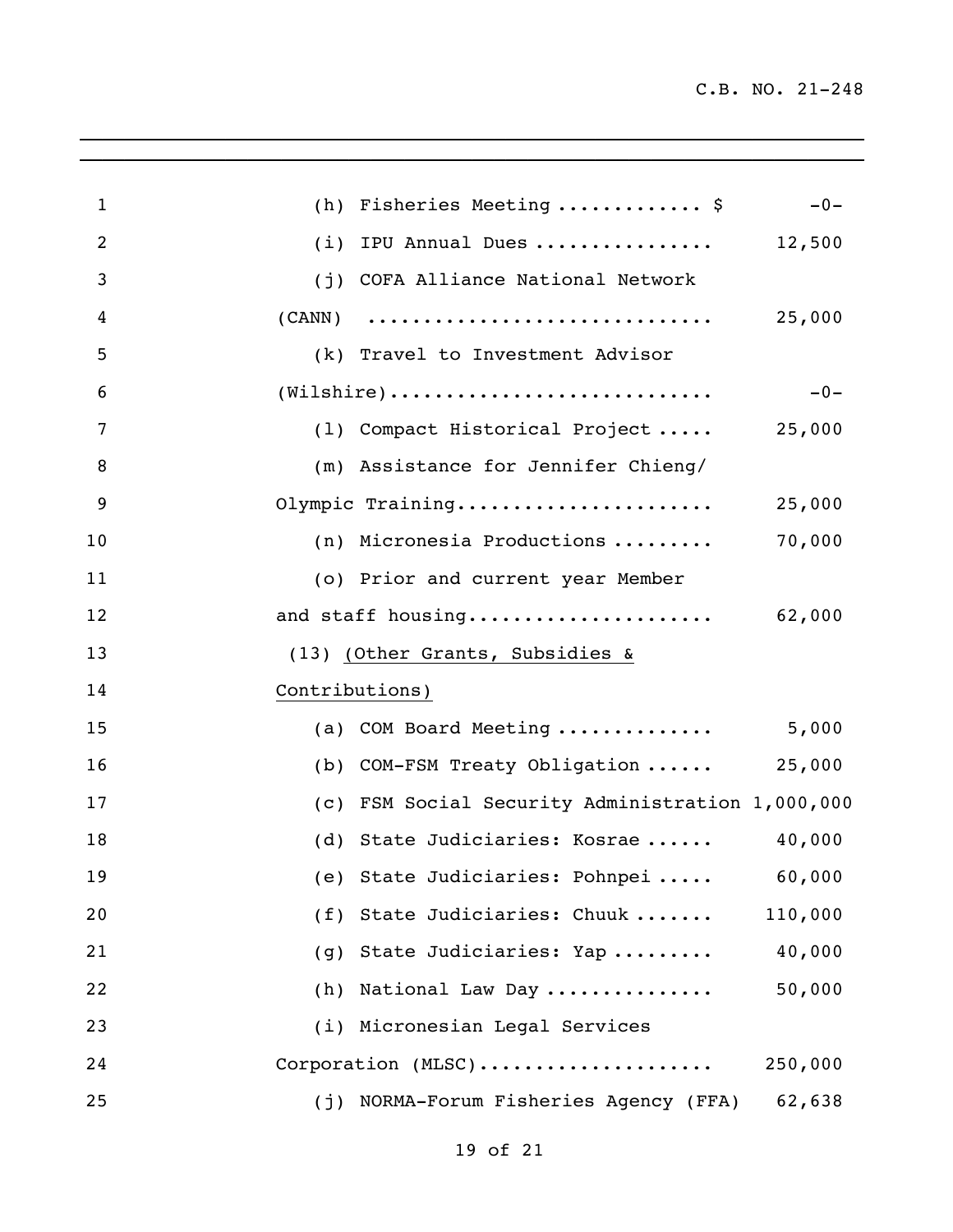| $\mathbf{1}$   | (k) NORMA - WCPFC Tuna Commission       |         |
|----------------|-----------------------------------------|---------|
| $\overline{2}$ |                                         | 257,284 |
| 3              | (1) Independence Day Activities         | 50,000  |
| 4              | (m) MLFC Loan Payment                   | 260,000 |
| 5              | (n) Single Audit Fee (FY 2019) $\cdots$ | 460,000 |
| 6              | (o) Staff housing $[660, 000]$ 735,000  |         |
| $\overline{7}$ | (p) Recruitment & Repatriation  223,218 |         |
| 8              | (q) Legal and Advocacy Services in      |         |
| 9              | Washington D.C. (A&P)                   | $-0-$   |
| 10             | (r) Pacific Missionary Aviation-        |         |
| 11             | Subsidy                                 | 100,000 |
| 12             | (s) Caroline Island Air - Subsidy to    |         |
| 13             | assist with insurance costs             | 100,000 |
| 14             | (t) National Olympic Committee -        |         |
| 15             | Olympic Qualifiers and Coaching 45,000  |         |
| 16             | (u) Saint Cecilia Catholic School-      |         |
| 17             | School bus and classroom renovations    | 70,000  |
| 18             | (v) Acting Capacity-Jeem Lippwe         | 15,000  |
| 19             | (w) Acting Capacity-Henry Shrew         | 15,000  |
| 20             | $(x)$ Micare subsidy                    | 680,000 |
| 21             | (y) Contribution to the Tourism         |         |
| 22             | Sector Mitigation Fund 1,000,000        |         |
| 23             | (z) Contribution to Chuuk for ADB       |         |
| 24             |                                         |         |
| 25             | (aa) Contribution to Pohnpei for ADB    |         |

 $\_$  ,  $\_$  ,  $\_$  ,  $\_$  ,  $\_$  ,  $\_$  ,  $\_$  ,  $\_$  ,  $\_$  ,  $\_$  ,  $\_$  ,  $\_$  ,  $\_$  ,  $\_$  ,  $\_$  ,  $\_$  ,  $\_$  ,  $\_$  ,  $\_$  ,  $\_$  ,  $\_$  ,  $\_$  ,  $\_$  ,  $\_$  ,  $\_$  ,  $\_$  ,  $\_$  ,  $\_$  ,  $\_$  ,  $\_$  ,  $\_$  ,  $\_$  ,  $\_$  ,  $\_$  ,  $\_$  ,  $\_$  ,  $\_$  ,